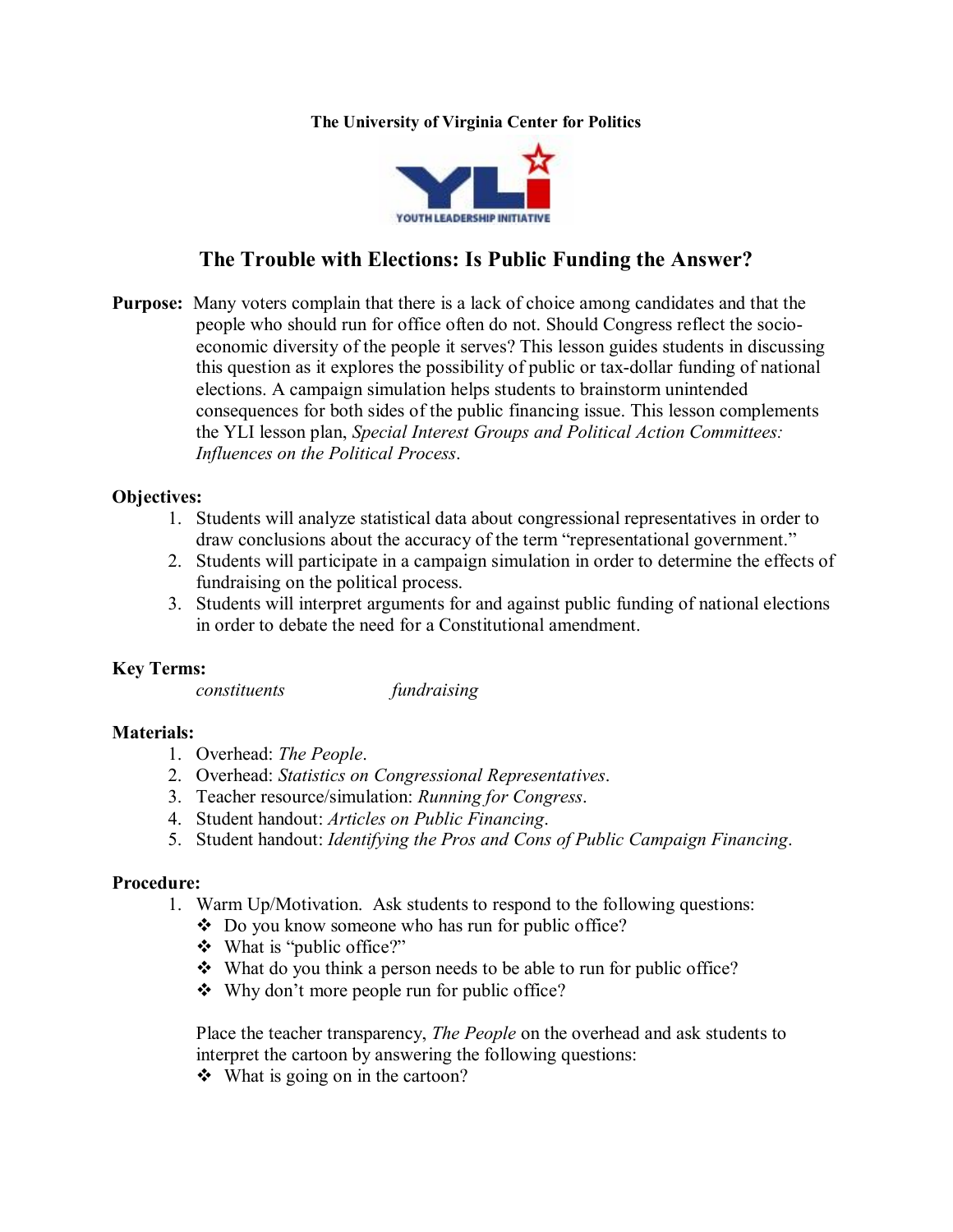

- $\div$  How did the artist use design to demonstrate the relationship between the senator and his constituents?
- $\cdot$  What is this illustration trying to say about congressional representation?
- $\bullet$  Why is this a problem?

Display the teacher transparency, *Statistics on Congressional Representatives*. Direct students to work with a partner and draw 2-3 conclusions from the information on the transparency. They should be prepared to share their findings with the class. **Hint:** Students should find that although being wealthy isn't a formal requirement for running for Congress most representatives are very wealthy.

- $\cdot$  Why might having personal wealth convince a person to run for office?
- $\cdot$  If most office seekers are wealthy, what does this mean about our democracy?
- $\div$  How might we encourage less wealthy Americans to run for office?
- $\cdot$  What incentives might improve diversity among candidates? What effect would diversity have on the effectiveness of government?
- 2. Prior to using this lesson read over the teacher resource/simulation *Running for Congress*. The simulation includes all instructions and handouts necessary for holding a congressional campaign in your classroom. The campaign includes four rounds. The first three rounds assign various roles and funding to the students. The final round provides public funding with new rules. Students should brainstorm about the various rounds using the debriefing questions included in the simulation. Have the students identify the pros/cons of private and public funding, unintended consequences of public funding and the effect on candidate diversity.
- 3. After running the simulation the students will analyze the pros/cons of public financing by reading one article on the topic. Allow students to choose the article they would like to read – they are of varying abilities to allow for differentiation according to reading ability. Distribute the student handout *Identifying the Pros and Cons of Public Campaign Financing*. The resource sheet is in the form of the K-W-L and students should identify what they already know about the topic from the previous discussions and the simulation. Then working in groups made up of students with the same article, have them record some questions they would like to find the answers to before stating an opinion on whether or not campaigns should be financed with tax dollars. Students should then read their articles and highlight any answers or supporting evidence for their questions. When they are finished reading have the group discuss the main points in the article and whether or not they agree/disagree with the author.
- 4. Jigsaw the students so that they are now in groups with students who read each of the other articles. Have them share the main idea and information presented in their articles. Allow students time to record the information on their resource sheets.
- 5. To evaluate student learning and to prepare students to vote in the Mock Constitutional Convention display the following exit statement on the overhead or board.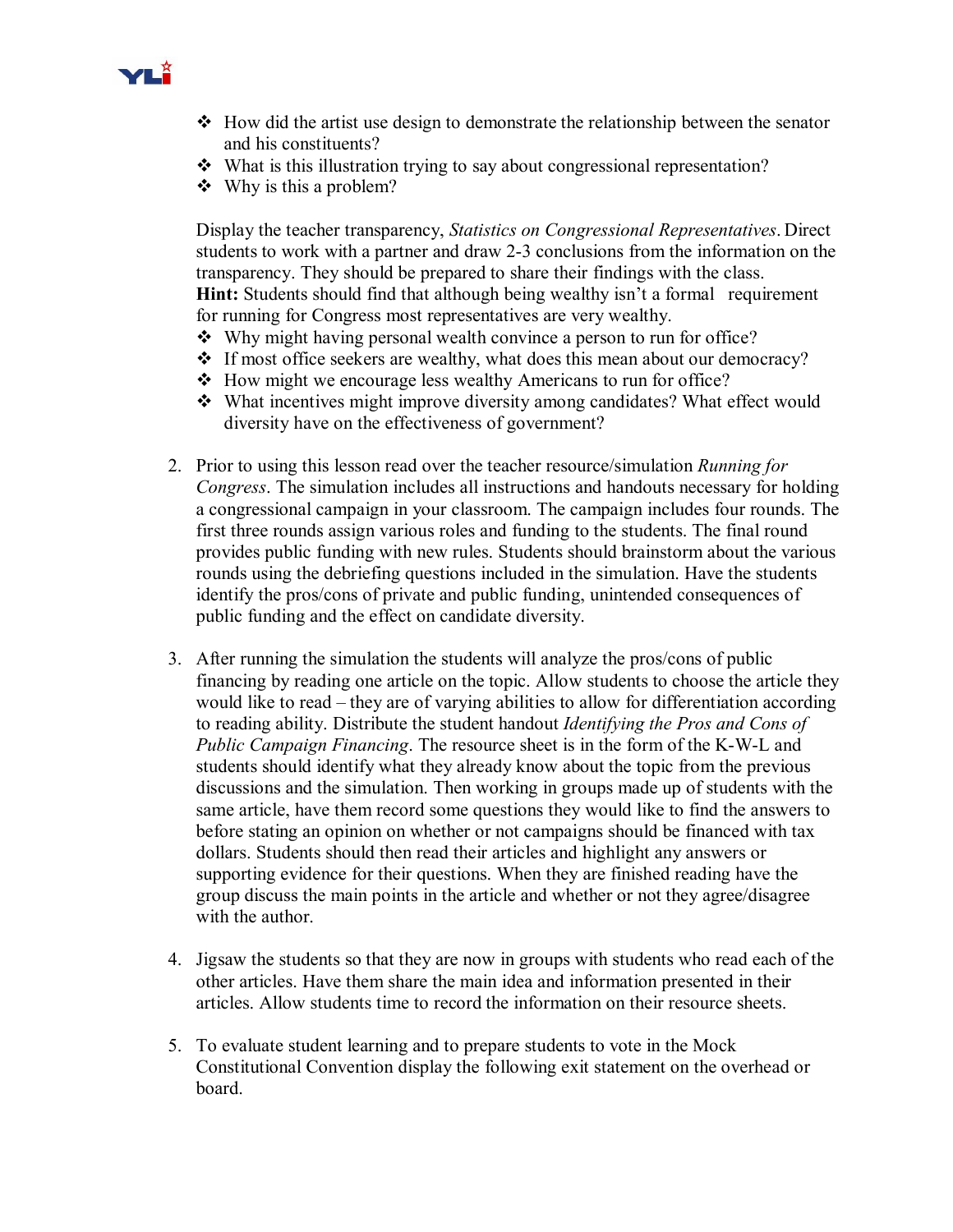

"I think that the Constitution should/should not be amended to provide for public financing of federal campaigns. I feel this way for the following reasons:"

Hint: Students should select one view and have supporting evidence from their resources sheets and reflect information found in the lesson.

#### **Extension Activity:**

Use the SpeakOut! page of the YLI website, [www.youthleadership.net](http://www.youthleadership.net/) to research the campaign finances of your elected officials. Use the YLI lesson plan *Learning from Elected Officials* to invite elected officials to your school to discuss public financing of political campaigns.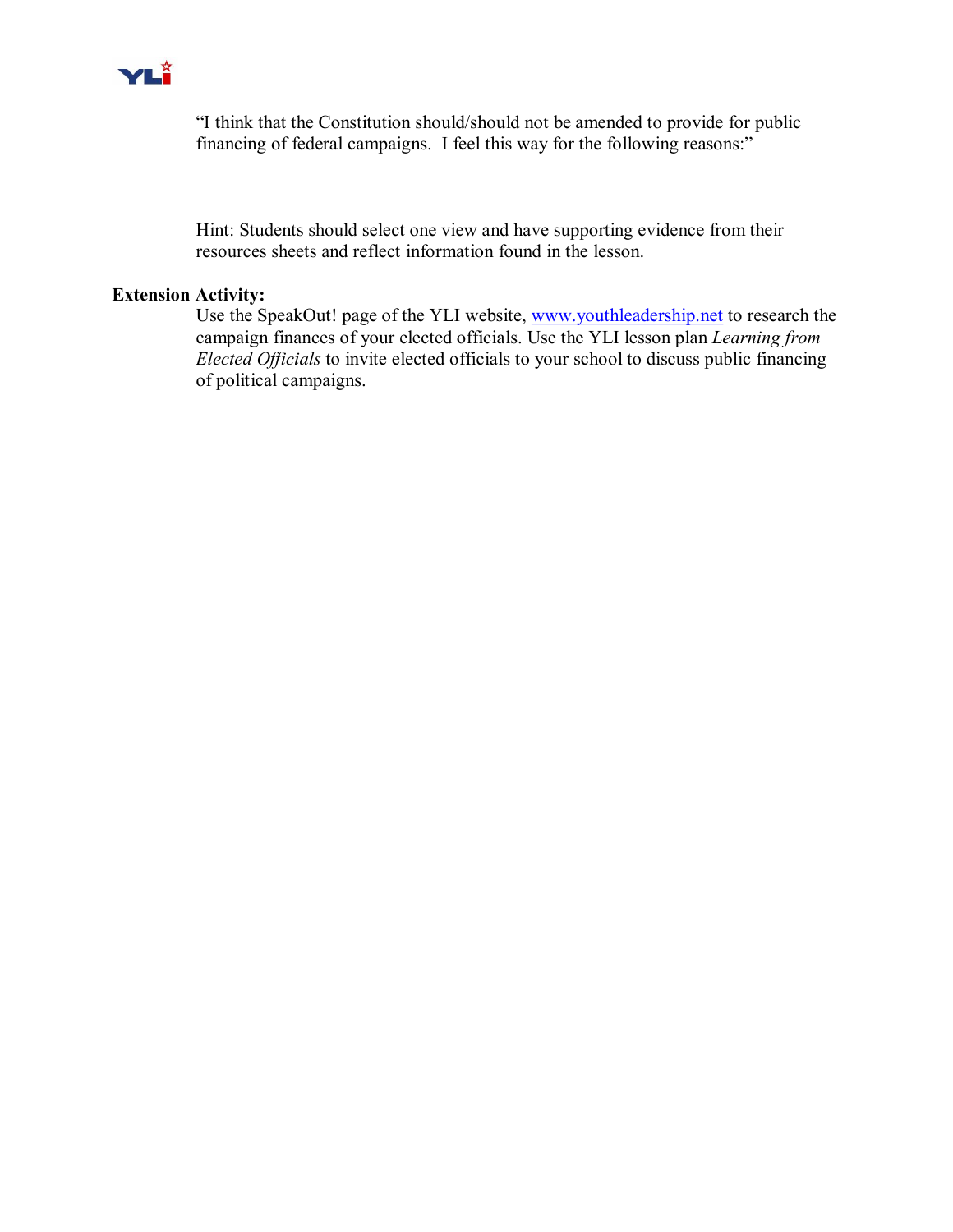

*The People?*



"Senator, the American people, whom you often mention<br>in your speeches, would like a word with you."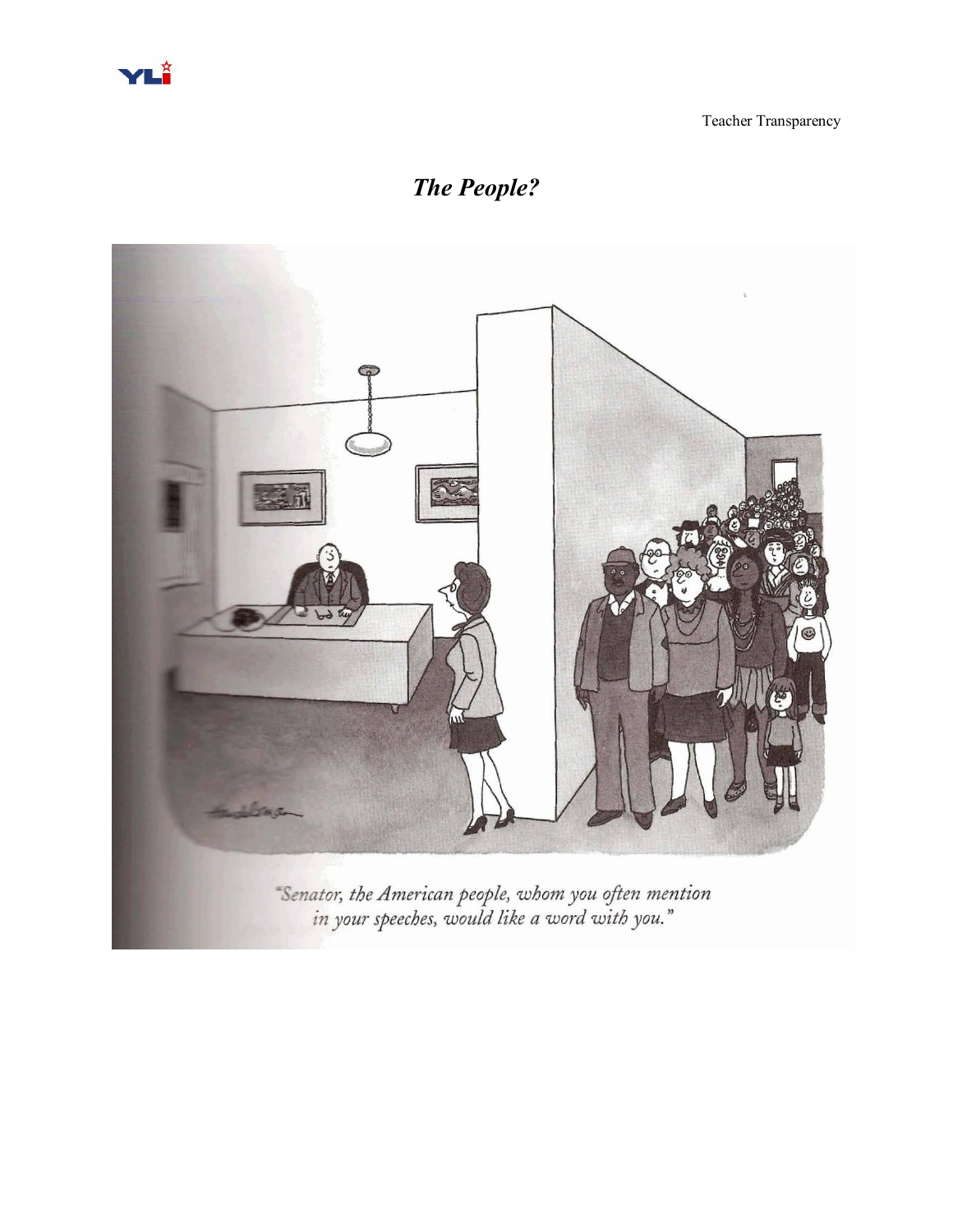

## **Statistics on Congressional Representatives**



What conclusions can we draw from the information on the graph?

Things to consider:

- $\triangle$  How might we describe the relationship between wealth and public office?
- ❖ What effect
- $\triangle$  Socio-Economic effects of public policy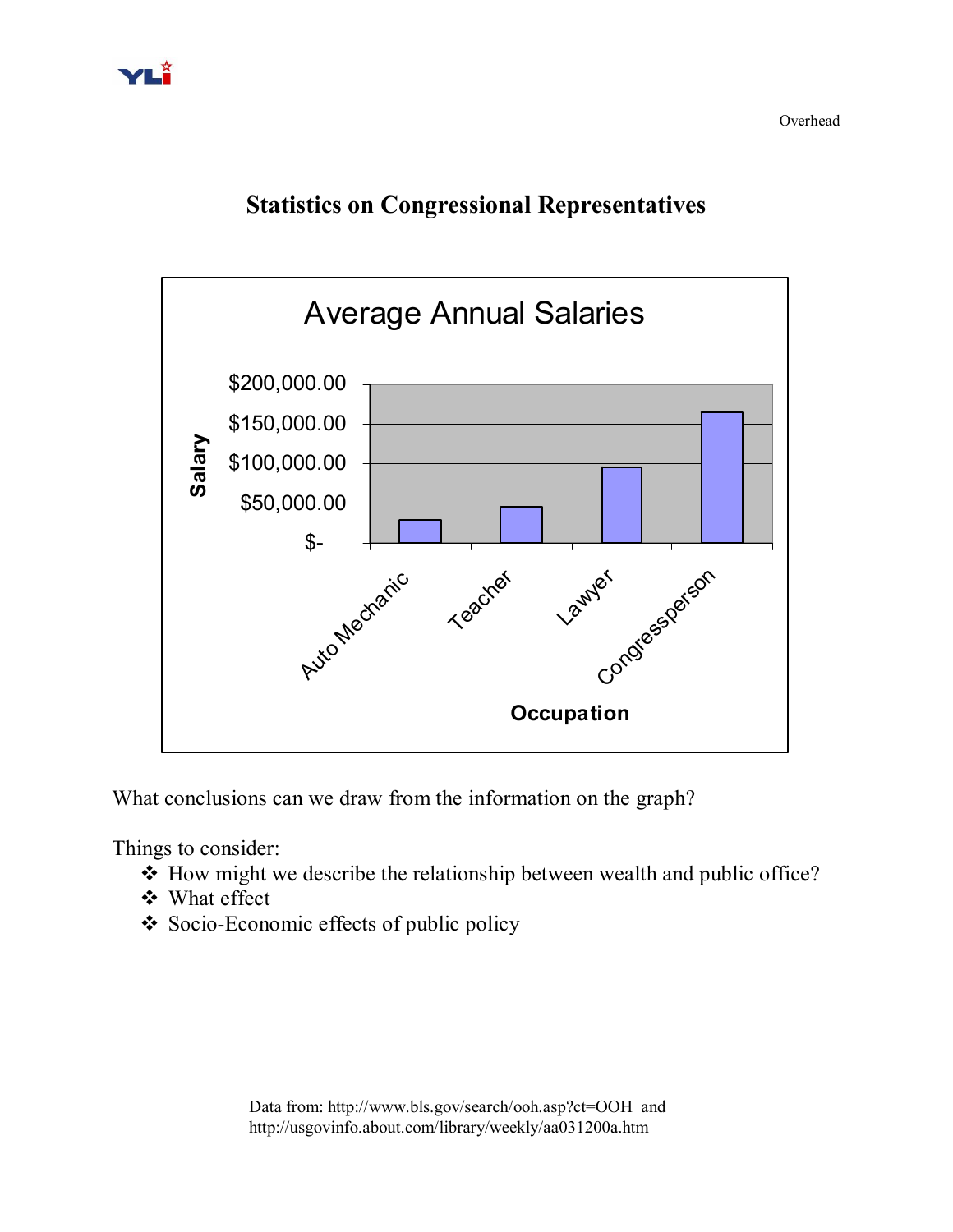## **Simulation: Running for Congress**

### **Campaign Simulation**

#### **Purpose:**

The goal of this simulation is to demonstrate to students the importance of money in political campaigns. Students will be assigned the role of candidate, campaign manager, board of elections officer, or private firm. Candidates will have to run a successful campaign by reaching the most voters with the funds they are assigned. The simulation asks students to consider:

Should public funds be used to finance political campaigns?

How would using tax dollars to pay for campaigns effect:

- $\div$  The diversity of candidates
- $\triangleleft$  The creation of useful public policy
- $\triangle$  The number of Congressional seats running unopposed

**Goal:** The goal is to reach the maximum number of voters using the money in the campaign fund. To continue in the race the candidate must reach a certain number of voters per round, or else he/she must drop out.

Directions:

- 1. Ask for ten student volunteers. Give each student a role card and ask them to select a campaign manager. The role card will contain the amount of funding their campaign has to spend in the election. Distribute the Campaign Financial Record sheet to the campaign manager. The campaign manager will help the candidate to make decisions and keep financial records for the campaign.
- 2. Assign a student to play the role of Board of Electors representative. He/she will record the registration of the candidates and keep track of donations.
- 3. Assign students to play the role of private firms that provide services to the candidates. You will need a Radio Station General Manager, Television Station Program Director, an Advertising Director, a Website provider, and a Promotions Provider. Give each their role card and have them read their job descriptions.
- 4. Once all of the roles have been assigned explain the goal of the game to the students. The candidates will have three rounds of five minutes each to purchase tools to help them reach voters in the election. During the first round they must register and pay a fee to the Board of Electors to run for office. Candidates should do all they can to reach the most voters in each round which means they will circulate around the room to the vendors and buy exposure.
- 5. Place the following information on the board or overhead so that students know how they can spend their money.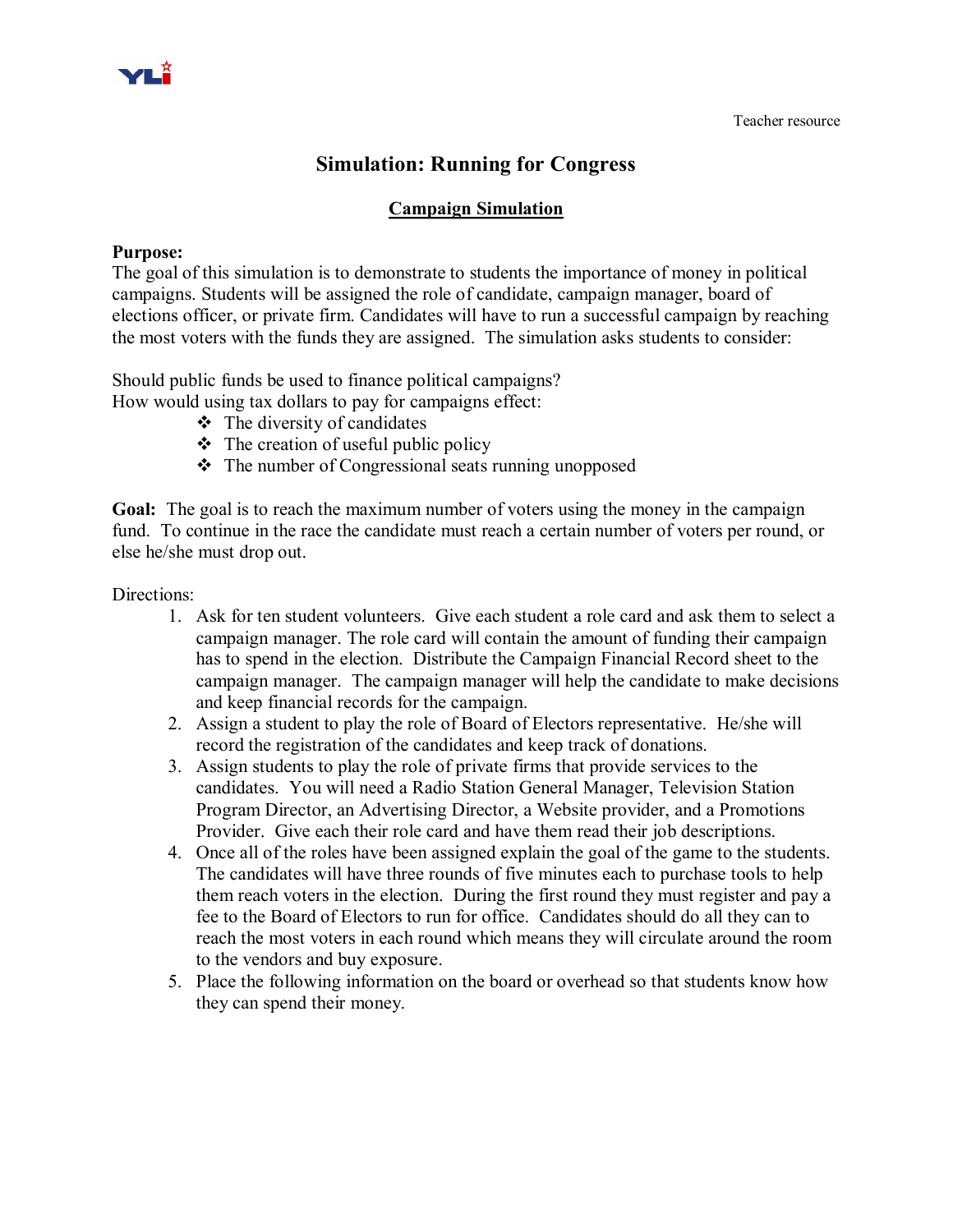

| Expenditure                     | Cost                | Number of Voters Reached |
|---------------------------------|---------------------|--------------------------|
| <b>Registration Fee</b>         | \$5,000             | n/a                      |
|                                 |                     |                          |
| Radio Advertisement             | Drivetime-\$100,000 | 10,000                   |
|                                 | Other times-\$1,000 | 1,000                    |
| <b>Television Advertisement</b> | Primetime-\$800,000 | 100,000                  |
|                                 | \$400,000<br>Other- | 50,000                   |
| <b>Billboard and Newspaper</b>  | \$300,000           | 25,000                   |
| Ads                             |                     |                          |
| <b>Website Services</b>         | \$50,000            | 8,000                    |
|                                 |                     |                          |
| Promotional Items               | \$50,000            | 10,000                   |
|                                 |                     |                          |

- 6. Prior to the first round, give the team a minute or two to plan their campaign strategy. Candidates and Campaign managers must approach the Board of Electors and the vendors to begin their campaigns. All participants must record their transactions on their charts. Begin the round of five minutes.
- 7. At the end of five minutes end the campaign. Ask the campaigns:
	- $\div$  Who reached 200,000 constituents or voters? Those teams that don't raise their hand will have to drop out of the election; it may be a good number of them.
	- $\triangleleft$  Candidates who drop out may endorse another candidate and donate their leftover campaign funds to another campaign. Allow students a few minutes to turn over their funds to another candidate.
- 8. Conclude round one with the following debrief questions:
	- $\cdot \cdot$  Why were some campaigns successful? Unsuccessful?
	- $\div$  What kind of candidates are out of the race? In the race?

• Of those who were eliminated, how did you choose whom to endorse? Write the number of teams remaining on the overhead.

- I.e.  $/$  Round 1 5 teams Round 2- 3 teams
	- Round 3-2 teams
	- Round 4-10 teams
- 9. Conduct a second round with the remaining students. Campaigns may use the remaining funds and any donations from other campaigns. At the end of round 2 inform the campaigns that any campaign that hasn't reached 500,000 voters is eliminated. They may endorse another candidate and give them their funds. Debrief the round with the following questions:
	- $\cdot$  What do you notice about the candidates who are remaining?
	- $\triangle$  How does this affect voters in the upcoming election?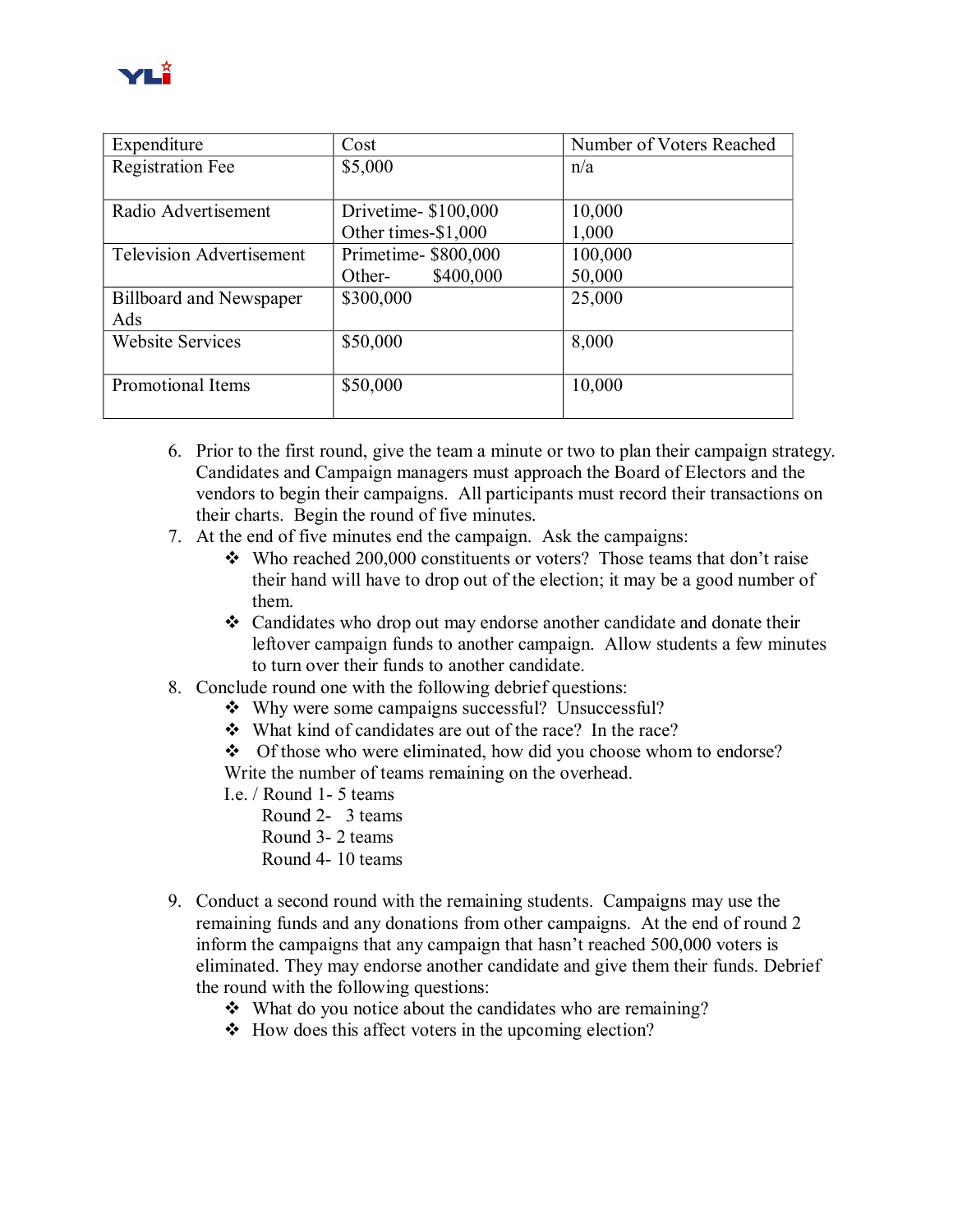

- 10. Conduct a third round with the remaining students- who will be few. At the end of the round ask the remaining campaigns how many voters they were able to reach? Debrief the round by discussing the following:
	- $\mathbf{\hat{y}}$  Winning team, can you describe what advantages you had that allowed your campaign to be successful?
	- $\bullet$  Would the voter benefit by having more candidate choices? Why or why not?
	- $\cdot$  What do you think happens to the diversity- cultural, socio-economic- of candidates in this campaign?
	- $\triangleleft$  Are the candidates remaining representative of the electorate as a whole? What does this mean for our democracy?
	- $\triangleleft$  Based on the simulation, can we make any assumptions about public policy created by the winner of the election?
	- $\triangleleft$  How might the system be changed to allow more individuals to run for public office?
- 11. Conduct a new race where all of the candidates receive \$2,000,000. They must reach 200,000 voters by the end of the round (five minutes.) At the end of the round debrief with the following questions:
	- $\div$  How many teams are remaining?
	- $\bullet$  What made this race different from the previous rounds?
	- $\cdot$  What do you notice about the number of candidates remaining?
	- $\bullet$  Do you think it would be better if elections were run with tax dollars? Or if there were caps on the amount a candidate could spend to run for office? Explain.
	- To make round 4 more authentic you can add rules restricting the use of campaign money such as:

Restrict the amount of prime time advertising a candidate may use Requiring candidates to report all spending to the Board of Electors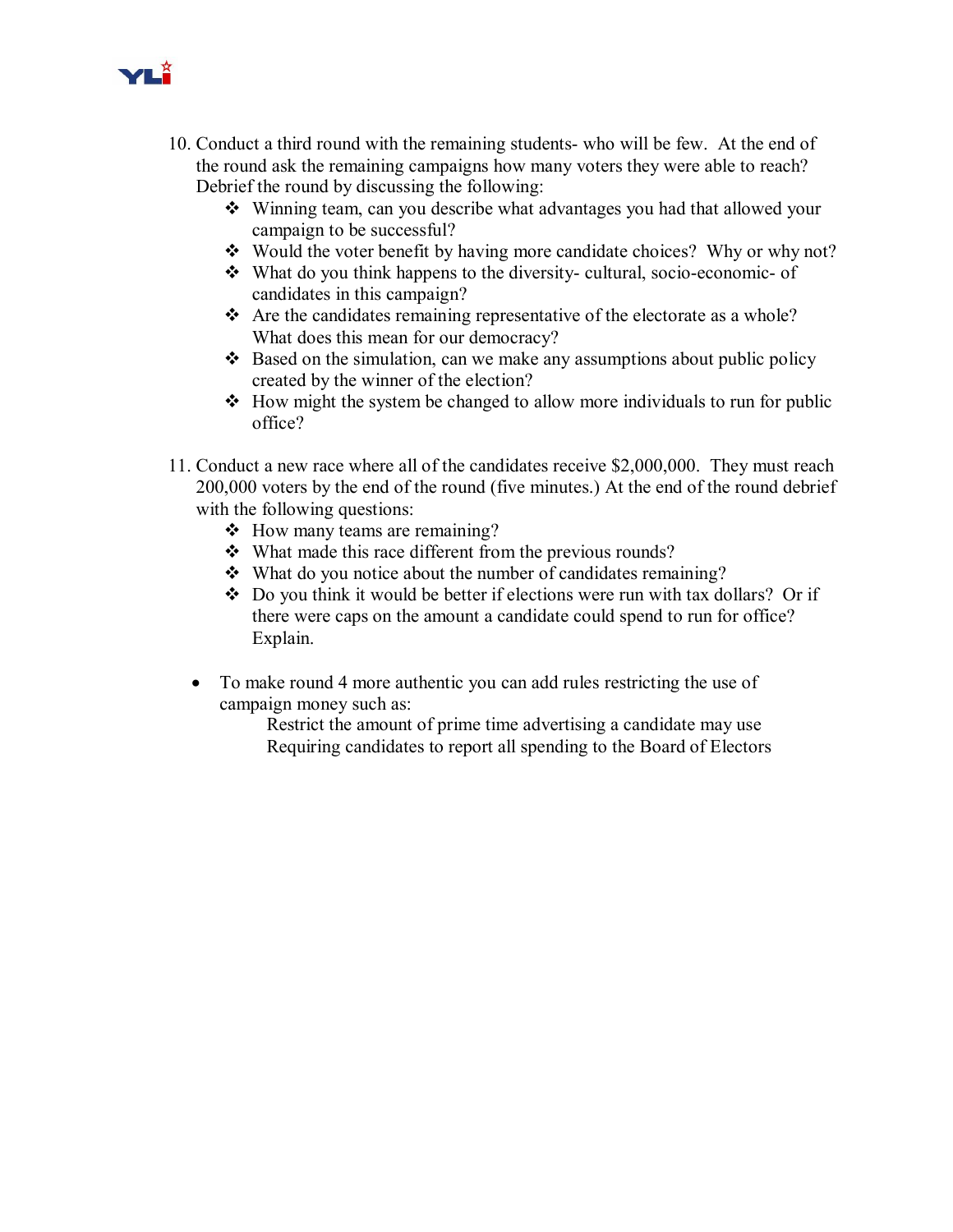

| Cash T. Wells                                                                                                                                                                                                                               | Anastasia Lancome                                                                                                                                                                                                                                      |
|---------------------------------------------------------------------------------------------------------------------------------------------------------------------------------------------------------------------------------------------|--------------------------------------------------------------------------------------------------------------------------------------------------------------------------------------------------------------------------------------------------------|
| Budget: \$15,000,000                                                                                                                                                                                                                        | Budget: \$15,000,000                                                                                                                                                                                                                                   |
| Occupation: Former oil tycoon from<br>Dallas, TX<br>Married 3 times with 5 children and<br>17 grandchildren.<br>Attended Yale University with a<br>degree in business.<br>Top Campaign Issues: Increased<br>foreign trade and family values | Occupation: Former CEO of a<br>perfume corporation<br>Widowed, engaged to the Governor<br>of Idaho<br>Left company after rumors of testing<br>cosmetics on animals<br>Top Campaign Issues: Simplifying<br>the tax code and environmental<br>protection |
| Bradley "B-Rad" Williamson                                                                                                                                                                                                                  | <b>Frank Justice</b>                                                                                                                                                                                                                                   |
| Budget: \$10,000,000                                                                                                                                                                                                                        | Budget: \$10,000,000                                                                                                                                                                                                                                   |
| Occupation: Recent Harvard Law<br>grad, heir to a real estate fortune<br>First campaign since unsuccessful<br>run for City Council<br>Top Campaign Issues: Abolishing<br>estate tax<br>Owns and operates a top-notch law<br>firm in Boston  | Occupation: Corporate Lawyer<br>Married with 2 kids and a Labrador<br>retriever<br>Top Campaign Issues: Universal<br>health care and expanding the<br>National Endowment for the Arts<br>Has been active in the Sierra Club                            |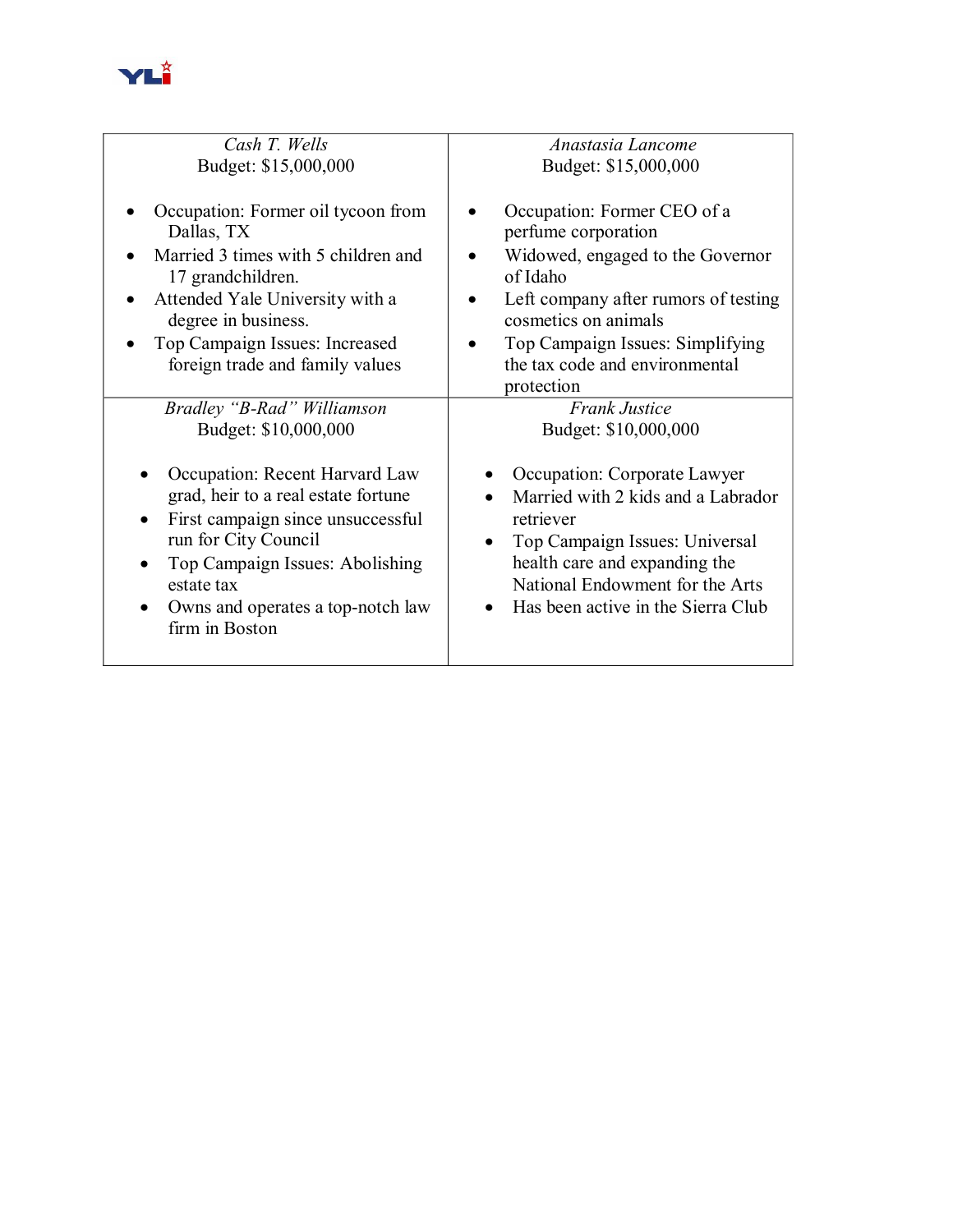

| Edward M. Page<br>Budget: \$5,000,000                                                                                                                                                                                                                                                                                                                                                         | Dr. Rebecca Brazier<br>Budget: \$5,000,000                                                                                                                                                                                                                                                                        |
|-----------------------------------------------------------------------------------------------------------------------------------------------------------------------------------------------------------------------------------------------------------------------------------------------------------------------------------------------------------------------------------------------|-------------------------------------------------------------------------------------------------------------------------------------------------------------------------------------------------------------------------------------------------------------------------------------------------------------------|
| Occupation: Former mayor of New<br>Haven, CT and owner of local<br>bookstore chain<br>Divorced with 1 son<br>Studied Politics and graduated<br>$\bullet$<br>Summa Cum Laude from Yale<br>Top Campaign Issues: Ending gang<br>violence and reduce government<br>restriction on big business                                                                                                    | Occupation: Surgeon<br>Married to high school sweetheart<br>with 4 kids<br>Worked to put herself through<br>medical school.<br>Top Campaign Issues: Increasing<br>childhood literacy and restricting<br>malpractice suits                                                                                         |
| Gen. Lucas Wiley<br>Budget: \$1,000,000                                                                                                                                                                                                                                                                                                                                                       | Charles "Chaz" Richards<br>Budget: \$1,000,000                                                                                                                                                                                                                                                                    |
| Occupation: Retired Air Force<br>general and decorated Vietnam<br>veteran<br>Married for 52 years with 3 kids<br>$\bullet$<br>and 12 grandchildren<br>Recipient of the Air Force Cross for<br>$\bullet$<br>an "extraordinary act of heroism"<br>during the Vietnam War<br>Top Campaign Issues: Increased<br>U.S. involvement in Iraq and<br>Afghanistan and easier access to<br>student loans | Occupation: Police Chief<br>Recently married<br>$\bullet$<br>Has served the community for over<br>$\bullet$<br>twenty years<br>Involved in the Police Athletic<br>League supervising after-school<br>sports for children<br>Top Campaign Issues: Reducing<br>crime and developing energy and<br>fuel alternatives |
| Dr. Lisa Morrison<br>Budget: \$500,000                                                                                                                                                                                                                                                                                                                                                        | <b>McDonald</b><br>Budget: \$500,000                                                                                                                                                                                                                                                                              |
| Occupation: Professor at a local<br>community college<br>Married<br>$\bullet$<br>Has taught political science for ten<br>years.<br>Top Campaign Issues: Reform "No<br>Child Left Behind" and government<br>ethics reform                                                                                                                                                                      | Occupation: Farmer<br>Married with 6 children and 23<br>grandchildren<br>Has served as city council member,<br>county treasurer, and dog catcher<br>Top Campaign Issues: Subsidize<br>ethanol uses and technology and<br>increased federal education funding                                                      |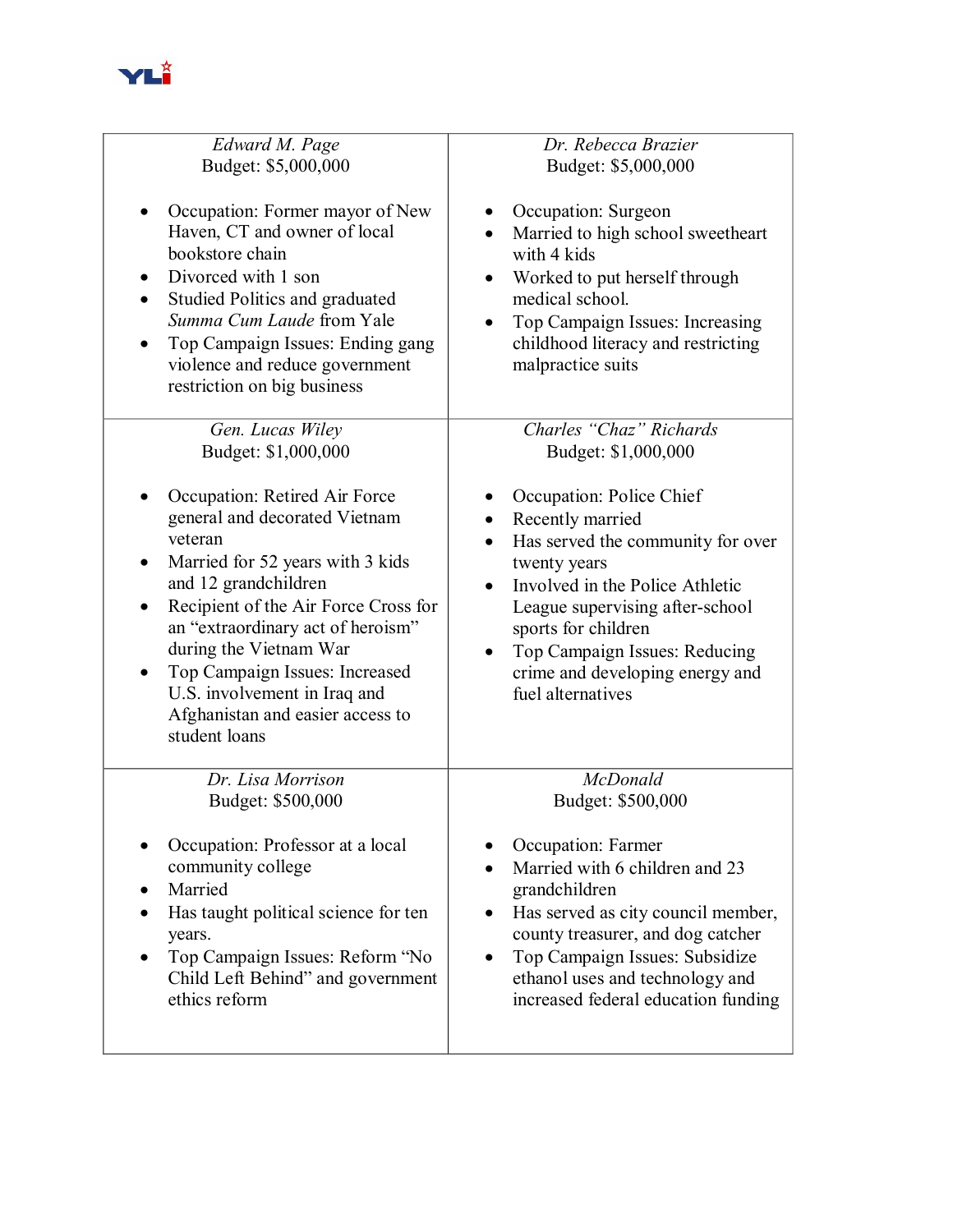

Registration Sheet

Campaign Manager:

| Budget: \$  | Registration Fee (REQUIRED): | Paid $\Box$ Not |
|-------------|------------------------------|-----------------|
| Paid $\Box$ |                              |                 |

 $\_$  , and the set of the set of the set of the set of the set of the set of the set of the set of the set of the set of the set of the set of the set of the set of the set of the set of the set of the set of the set of th

\_\_\_\_\_\_\_\_\_\_\_\_\_\_\_\_\_\_\_\_\_\_\_\_\_\_\_\_\_\_\_\_\_\_\_\_\_\_\_\_\_\_\_\_\_\_\_\_\_\_\_\_\_\_\_\_\_\_\_\_\_\_\_\_\_

*I agree to run a fair campaign in which I stay within my budget and report all of my expenses to the Board of Electors Secretary for approval. If the Board of Electors Secretary deems this campaign ineligible to continue to the next round, I will respectfully retire from the campaign.*

| Candidate<br>Signed:<br>Campaign Manager<br>Signed:<br><b>Board of Electors Secretary</b><br><b>Registration Sheet</b><br>Candidate:<br>Campaign Manager:<br>Budget: $\frac{\sqrt{2}}{2}$<br>Registration Fee (REQUIRED):<br>Paid $\Box$ Not<br>Paid $\square$<br>I agree to run a fair campaign in which I stay within my budget and report all of my expenses to<br>the Board of Electors Secretary for approval. If the Board of Electors Secretary deems this<br>campaign ineligible to continue to the next round, I will respectfully retire from the campaign.<br>Signed: Candidate<br><b>Campaign Manager</b><br>Signed: | Signed: |  |                          |
|----------------------------------------------------------------------------------------------------------------------------------------------------------------------------------------------------------------------------------------------------------------------------------------------------------------------------------------------------------------------------------------------------------------------------------------------------------------------------------------------------------------------------------------------------------------------------------------------------------------------------------|---------|--|--------------------------|
|                                                                                                                                                                                                                                                                                                                                                                                                                                                                                                                                                                                                                                  |         |  |                          |
|                                                                                                                                                                                                                                                                                                                                                                                                                                                                                                                                                                                                                                  |         |  |                          |
|                                                                                                                                                                                                                                                                                                                                                                                                                                                                                                                                                                                                                                  |         |  |                          |
|                                                                                                                                                                                                                                                                                                                                                                                                                                                                                                                                                                                                                                  |         |  |                          |
|                                                                                                                                                                                                                                                                                                                                                                                                                                                                                                                                                                                                                                  |         |  |                          |
|                                                                                                                                                                                                                                                                                                                                                                                                                                                                                                                                                                                                                                  |         |  |                          |
|                                                                                                                                                                                                                                                                                                                                                                                                                                                                                                                                                                                                                                  |         |  |                          |
|                                                                                                                                                                                                                                                                                                                                                                                                                                                                                                                                                                                                                                  |         |  |                          |
|                                                                                                                                                                                                                                                                                                                                                                                                                                                                                                                                                                                                                                  |         |  |                          |
|                                                                                                                                                                                                                                                                                                                                                                                                                                                                                                                                                                                                                                  |         |  |                          |
|                                                                                                                                                                                                                                                                                                                                                                                                                                                                                                                                                                                                                                  |         |  |                          |
|                                                                                                                                                                                                                                                                                                                                                                                                                                                                                                                                                                                                                                  |         |  |                          |
|                                                                                                                                                                                                                                                                                                                                                                                                                                                                                                                                                                                                                                  |         |  |                          |
|                                                                                                                                                                                                                                                                                                                                                                                                                                                                                                                                                                                                                                  |         |  |                          |
|                                                                                                                                                                                                                                                                                                                                                                                                                                                                                                                                                                                                                                  | Signed: |  | <b>Board of Electors</b> |
| Secretary                                                                                                                                                                                                                                                                                                                                                                                                                                                                                                                                                                                                                        |         |  |                          |

| <b>Vendor Sales Record Sheet</b> |             |                |      |  |
|----------------------------------|-------------|----------------|------|--|
| Round                            | Candidate's | <i>v</i> pe of | ∠ost |  |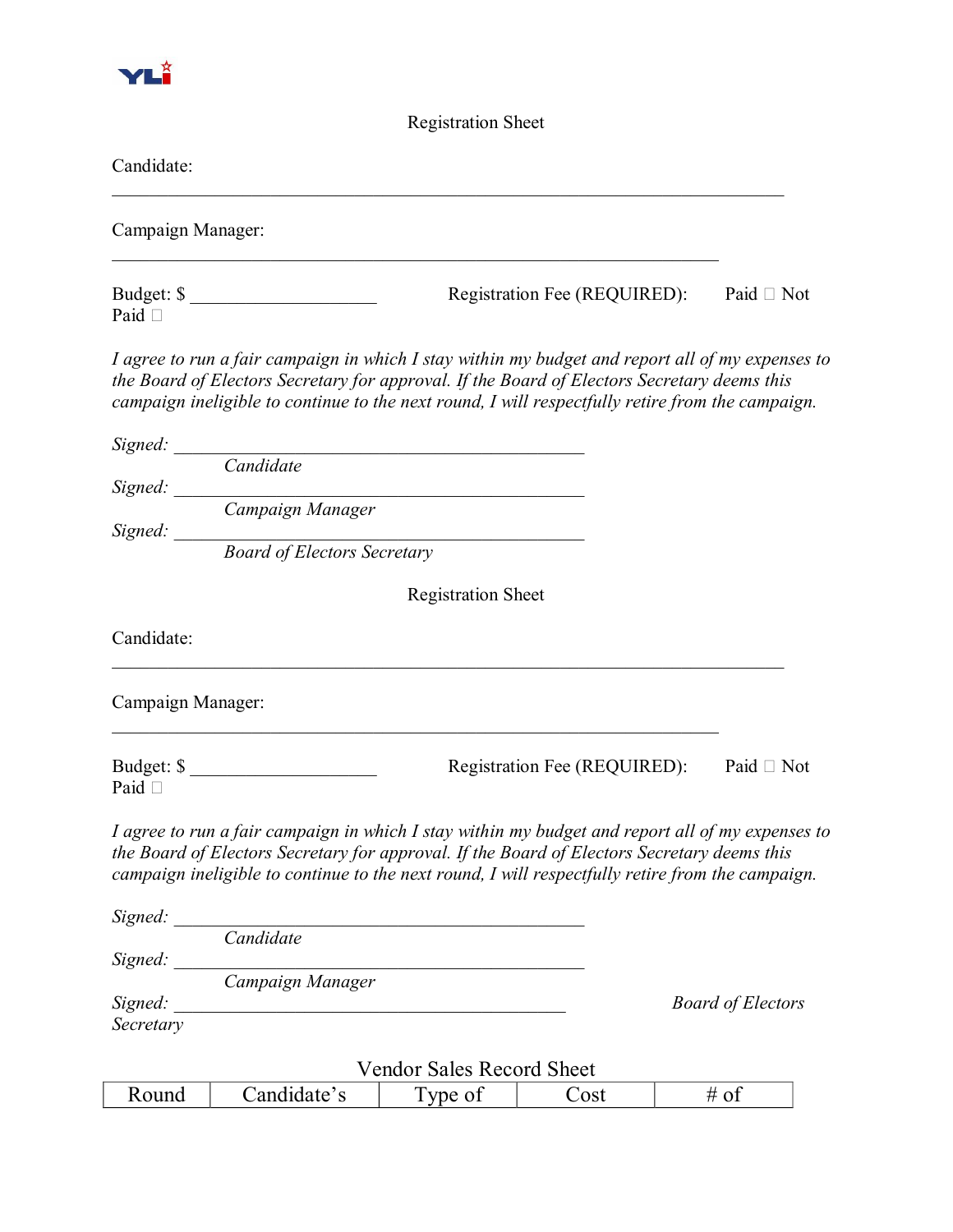

| Name | Product | Constituents |
|------|---------|--------------|
|      |         | Reached      |
|      |         |              |
|      |         |              |
|      |         |              |
|      |         |              |
|      |         |              |
|      |         |              |
|      |         |              |
|      |         |              |
|      |         |              |
|      |         |              |
|      |         |              |
|      |         |              |
|      |         |              |
|      |         |              |
|      |         |              |
|      |         |              |
|      |         |              |
|      |         |              |
|      |         |              |
|      |         |              |
|      |         |              |
|      |         |              |
|      |         |              |
|      |         |              |
|      |         |              |
|      |         |              |
|      |         |              |
|      |         |              |
|      |         |              |
|      |         |              |
|      |         |              |
|      |         |              |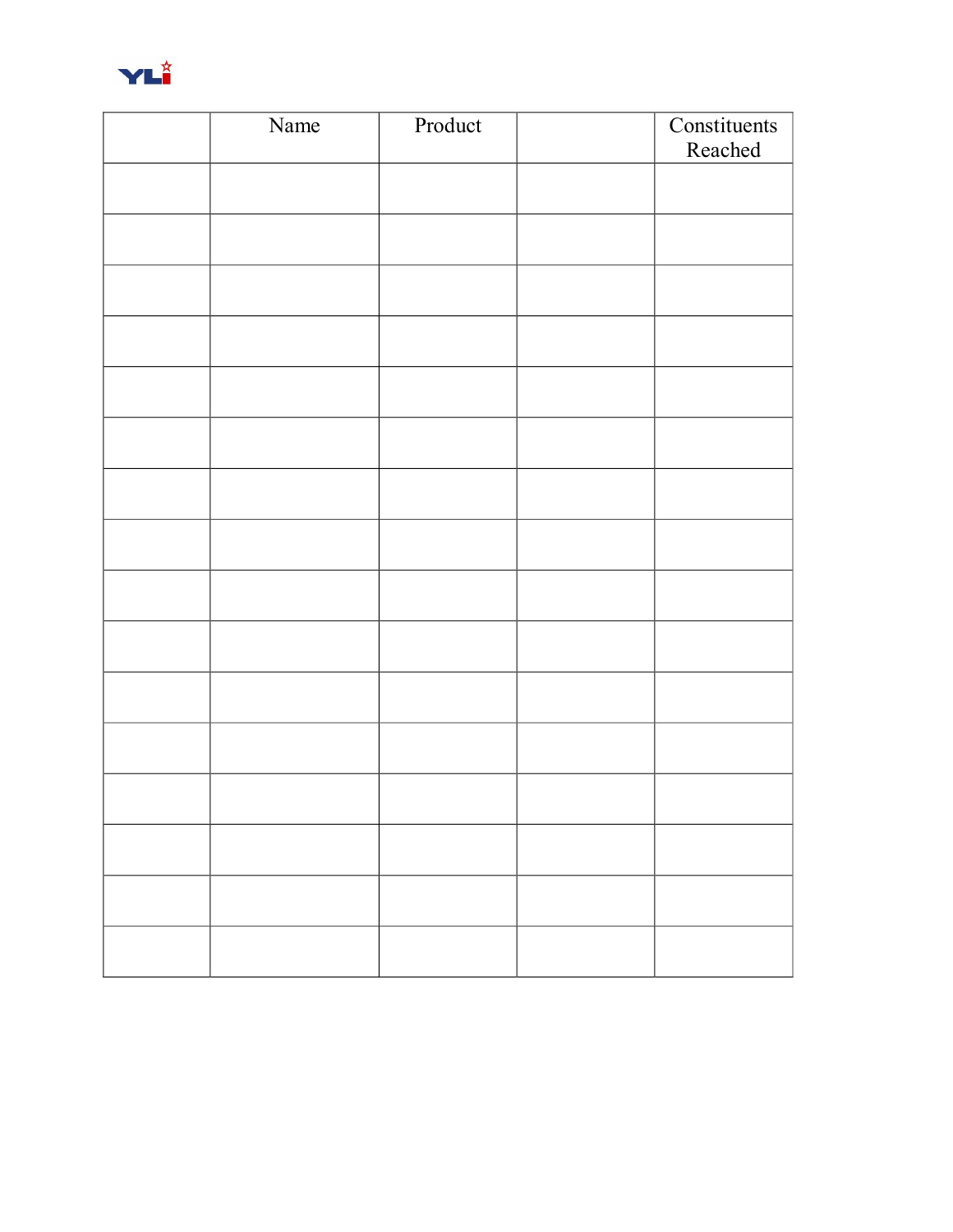

Campaign Record

Candidate's Name:\_\_\_\_\_\_\_\_\_\_\_\_\_\_\_\_\_\_\_\_\_\_\_\_\_\_\_\_\_\_\_\_\_\_\_\_\_\_\_\_\_

Campaign Manager:\_\_\_\_\_\_\_\_\_\_\_\_\_\_\_\_\_\_\_\_\_\_\_\_\_\_\_\_\_\_\_\_\_\_\_\_\_\_\_

Campaign Budget:\_\_\_\_\_\_\_\_\_\_\_\_\_\_\_\_\_\_\_\_\_\_\_\_\_\_\_\_\_\_\_\_\_\_\_\_\_\_\_\_\_

| Round | Purchased   Cost | Voters reached |
|-------|------------------|----------------|
|       |                  |                |
|       |                  |                |
|       |                  |                |
|       |                  |                |
|       |                  |                |

Round 1 Total voters reached:\_\_\_\_\_\_\_\_\_\_\_\_\_\_\_\_ Money Remaining:\_\_\_\_\_\_\_\_\_\_\_\_\_\_\_\_\_\_\_\_\_\_\_\_\_ Endorsement:

| Round | Purchased   Cost | Voters reached |
|-------|------------------|----------------|
|       |                  |                |
|       |                  |                |
|       |                  |                |
|       |                  |                |
|       |                  |                |

Round 2Total voters reached:

Money Remaining: Endorsement: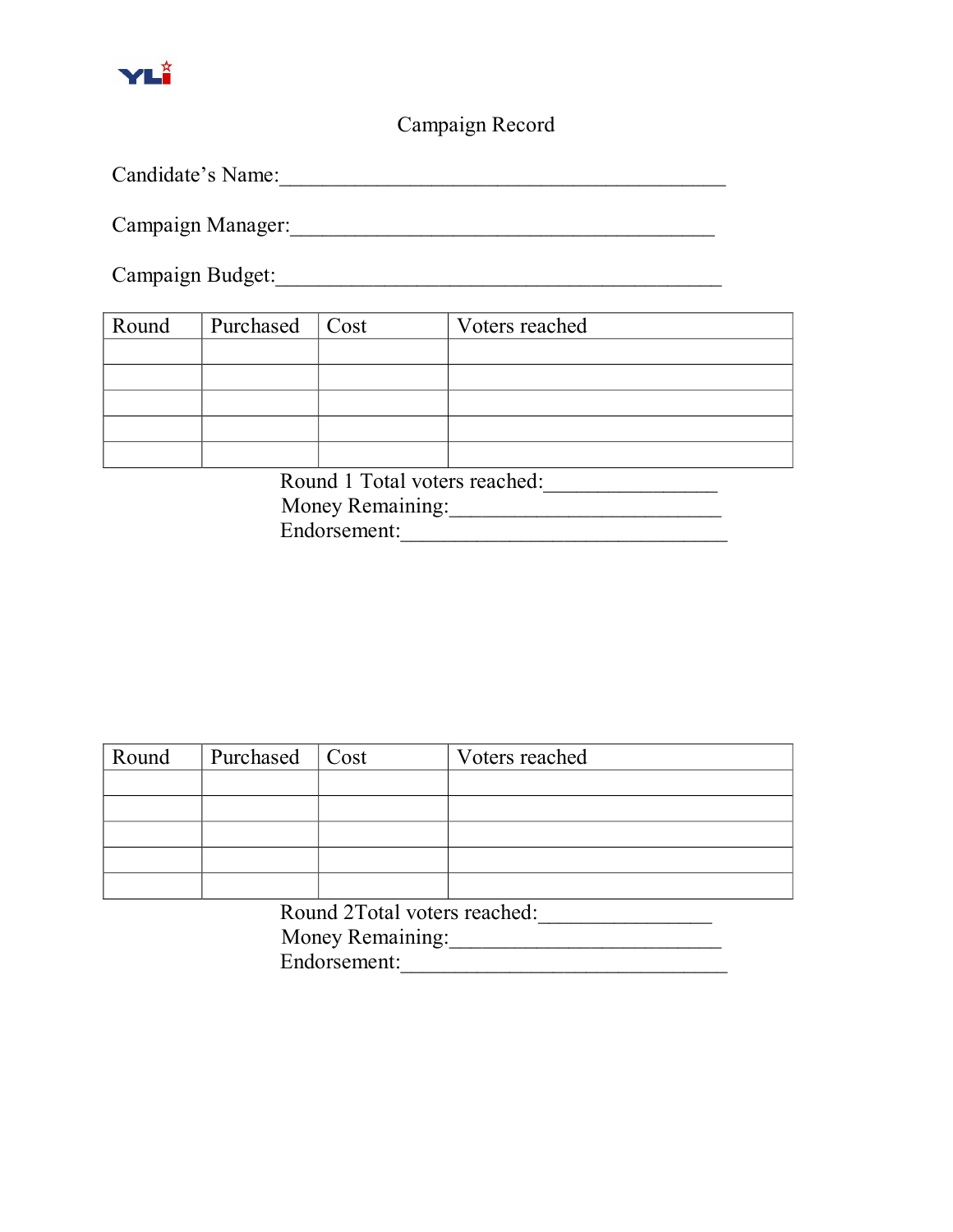

| Round                                    | Purchased   Cost |  | Voters reached |
|------------------------------------------|------------------|--|----------------|
|                                          |                  |  |                |
|                                          |                  |  |                |
|                                          |                  |  |                |
|                                          |                  |  |                |
|                                          |                  |  |                |
| $D_{\text{out}}d2$ atol vatara resolved. |                  |  |                |

| Round3otal voters reached: |
|----------------------------|
| <b>Money Remaining:</b>    |
| Endorsement:               |

| Round | Purchased   Cost | Voters reached |
|-------|------------------|----------------|
|       |                  |                |
|       |                  |                |
|       |                  |                |
|       |                  |                |
|       |                  |                |

Round 4 Total voters reached: Money Remaining:\_\_\_\_\_\_\_\_\_\_\_\_\_\_\_\_\_\_\_\_\_\_\_\_\_ Endorsement:\_\_\_\_\_\_\_\_\_\_\_\_\_\_\_\_\_\_\_\_\_\_\_\_\_\_\_\_\_\_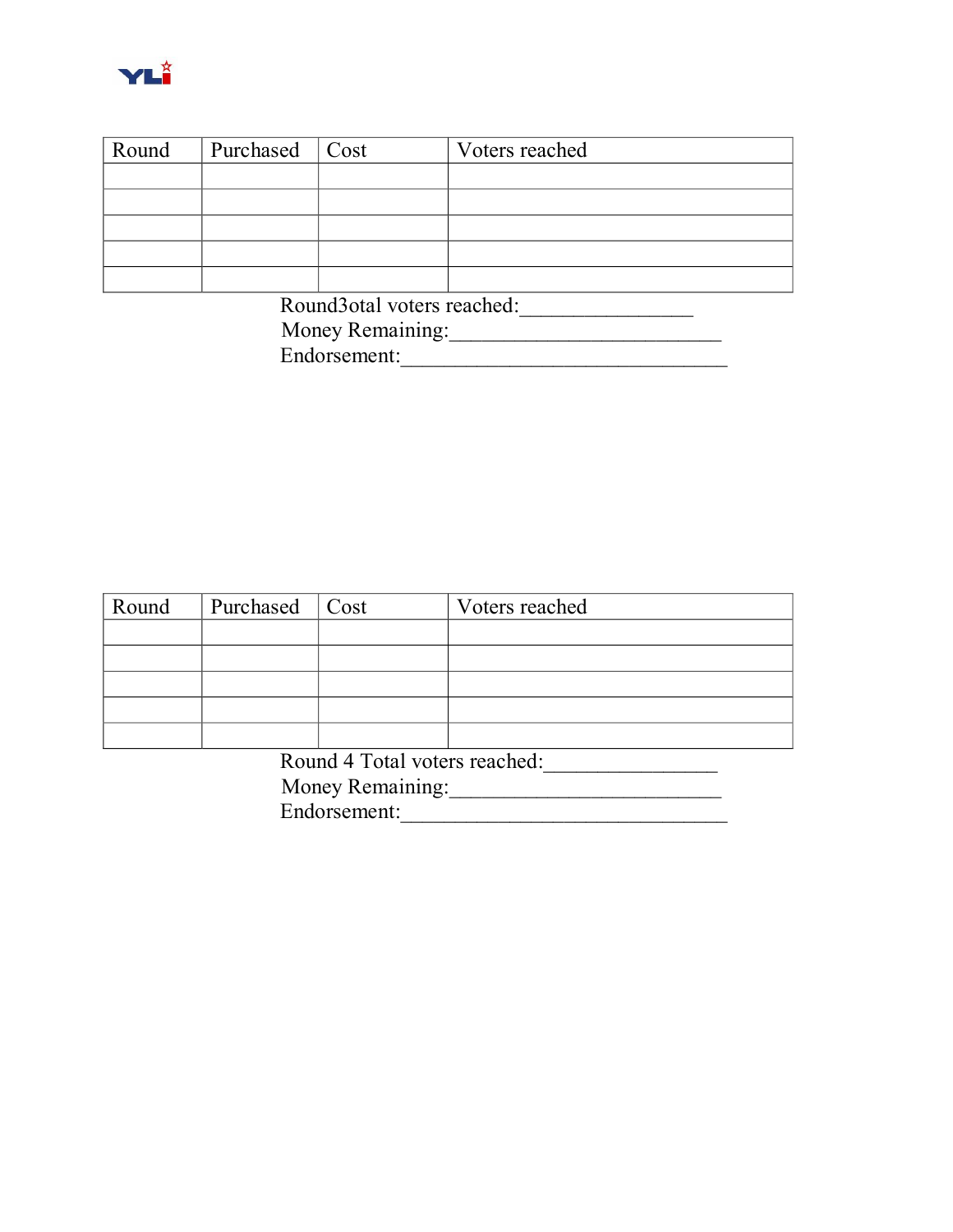

# Vendor Record Sheet

Vendor:\_\_\_\_\_\_\_\_\_\_\_\_\_\_\_\_\_\_\_\_\_\_\_\_\_\_\_\_\_\_\_\_\_\_\_\_\_\_\_\_\_

| Round | Candidate Name | Product/Amt. Sold | # of Voters |
|-------|----------------|-------------------|-------------|
|       |                |                   |             |
|       |                |                   |             |
|       |                |                   |             |
|       |                |                   |             |
|       |                |                   |             |
|       |                |                   |             |
|       |                |                   |             |
|       |                |                   |             |
|       |                |                   |             |
|       |                |                   |             |
|       |                |                   |             |
|       |                |                   |             |
|       |                |                   |             |
|       |                |                   |             |

## Vendor Record Sheet

Vendor:\_\_\_\_\_\_\_\_\_\_\_\_\_\_\_\_\_\_\_\_\_\_\_\_\_\_\_\_\_\_\_\_\_\_\_\_\_\_\_\_\_

| Round | Candidate Name | Product/Amt. Sold | # of Voters |
|-------|----------------|-------------------|-------------|
|       |                |                   |             |
|       |                |                   |             |
|       |                |                   |             |
|       |                |                   |             |
|       |                |                   |             |
|       |                |                   |             |
|       |                |                   |             |
|       |                |                   |             |
|       |                |                   |             |
|       |                |                   |             |
|       |                |                   |             |
|       |                |                   |             |
|       |                |                   |             |
|       |                |                   |             |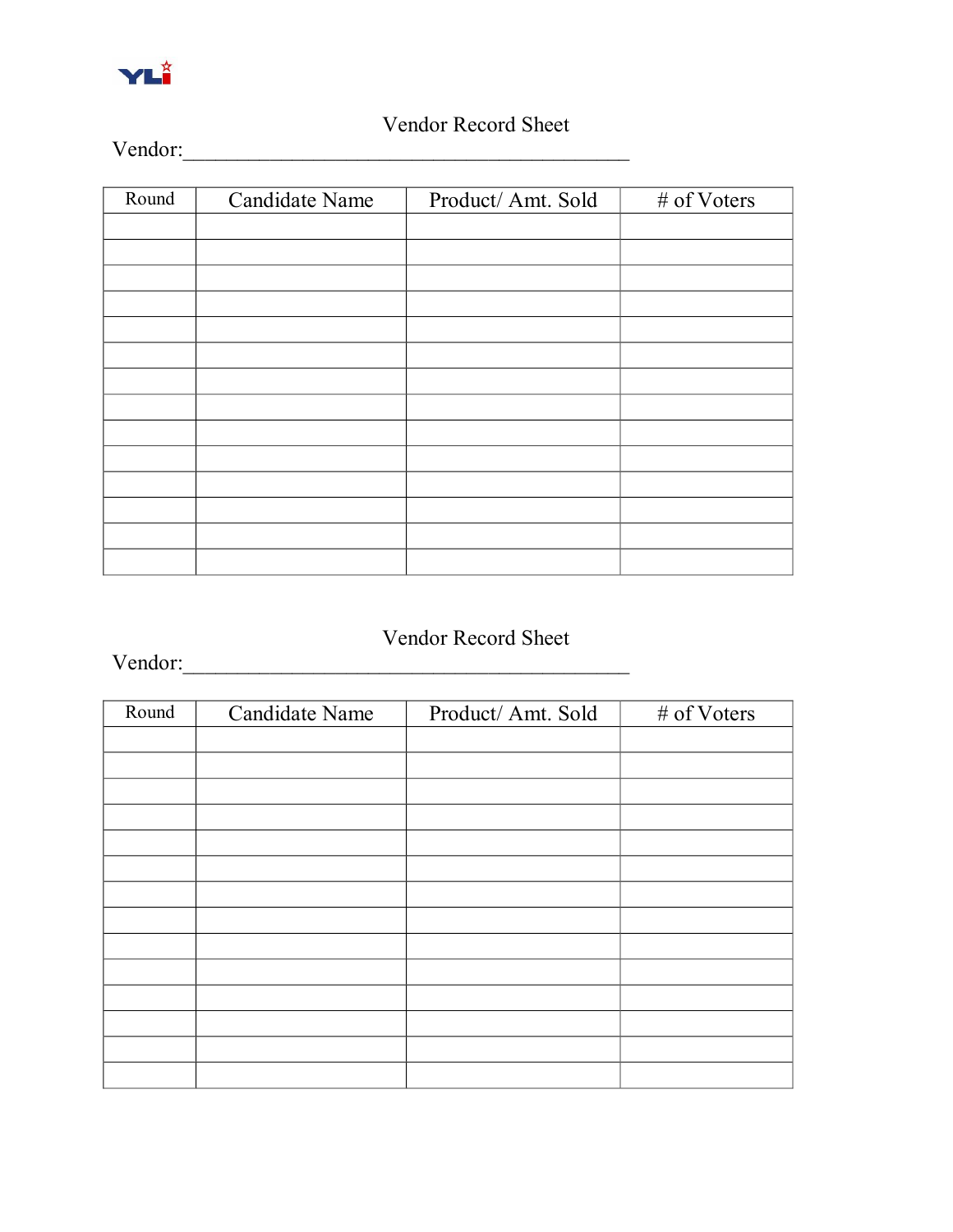

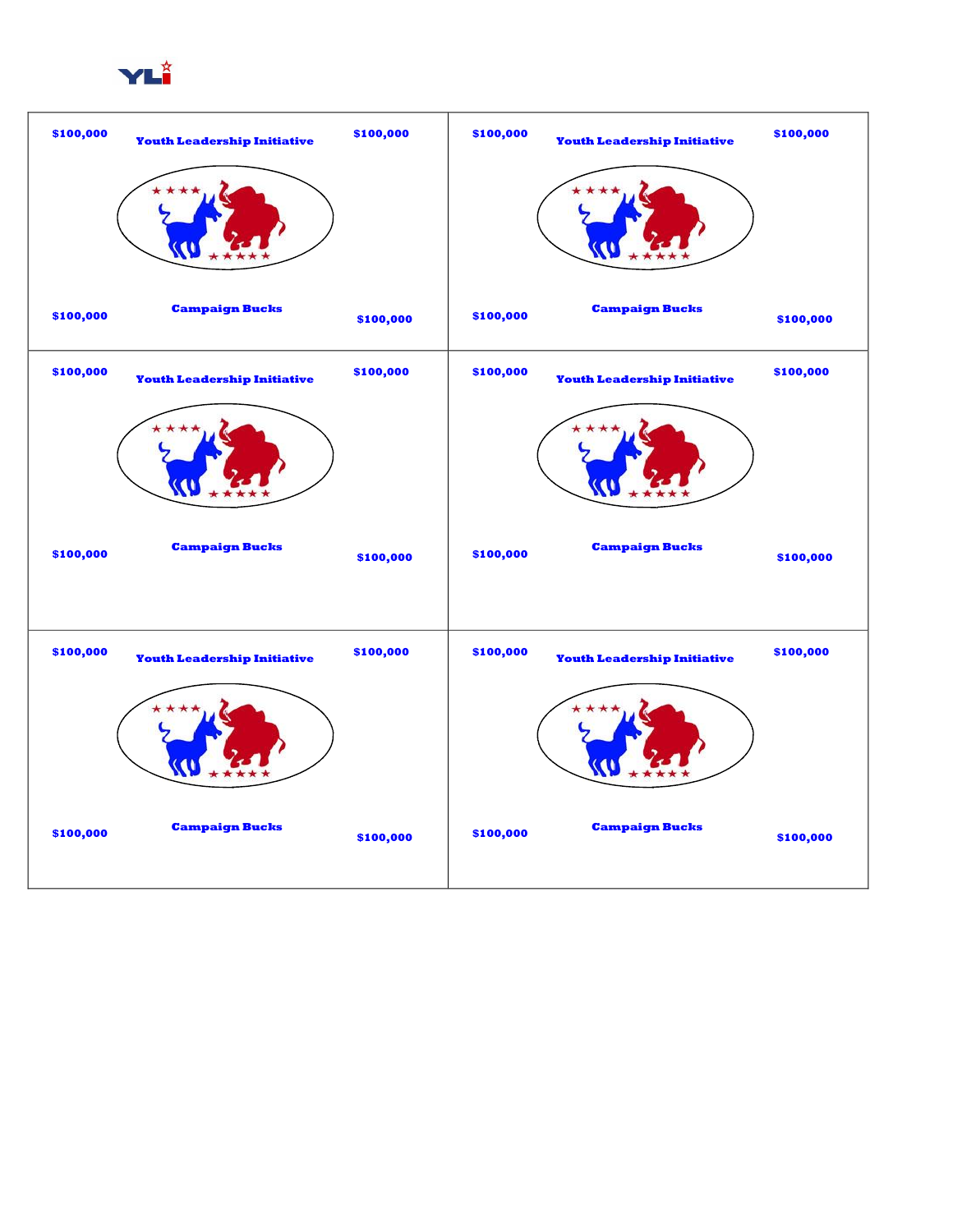

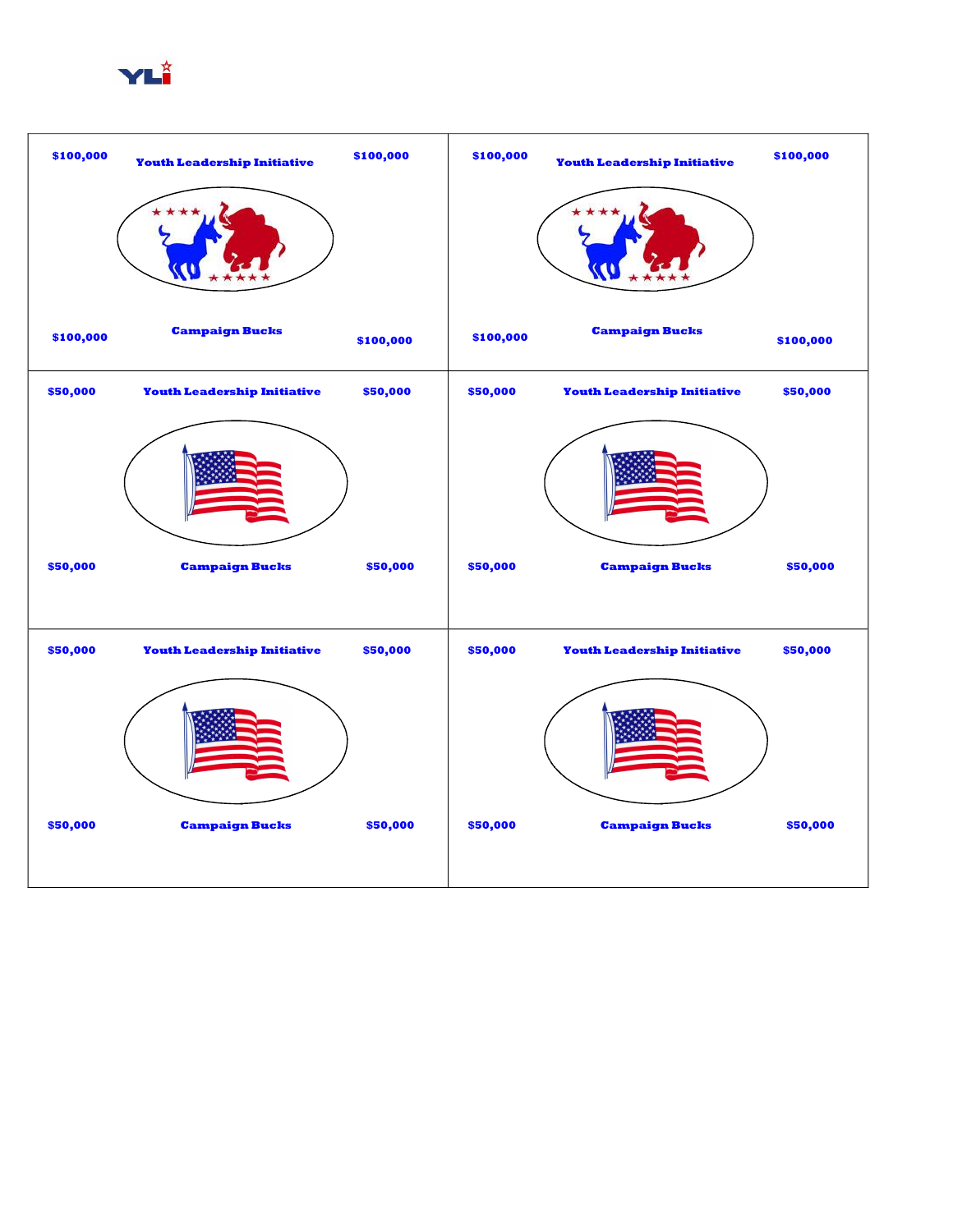



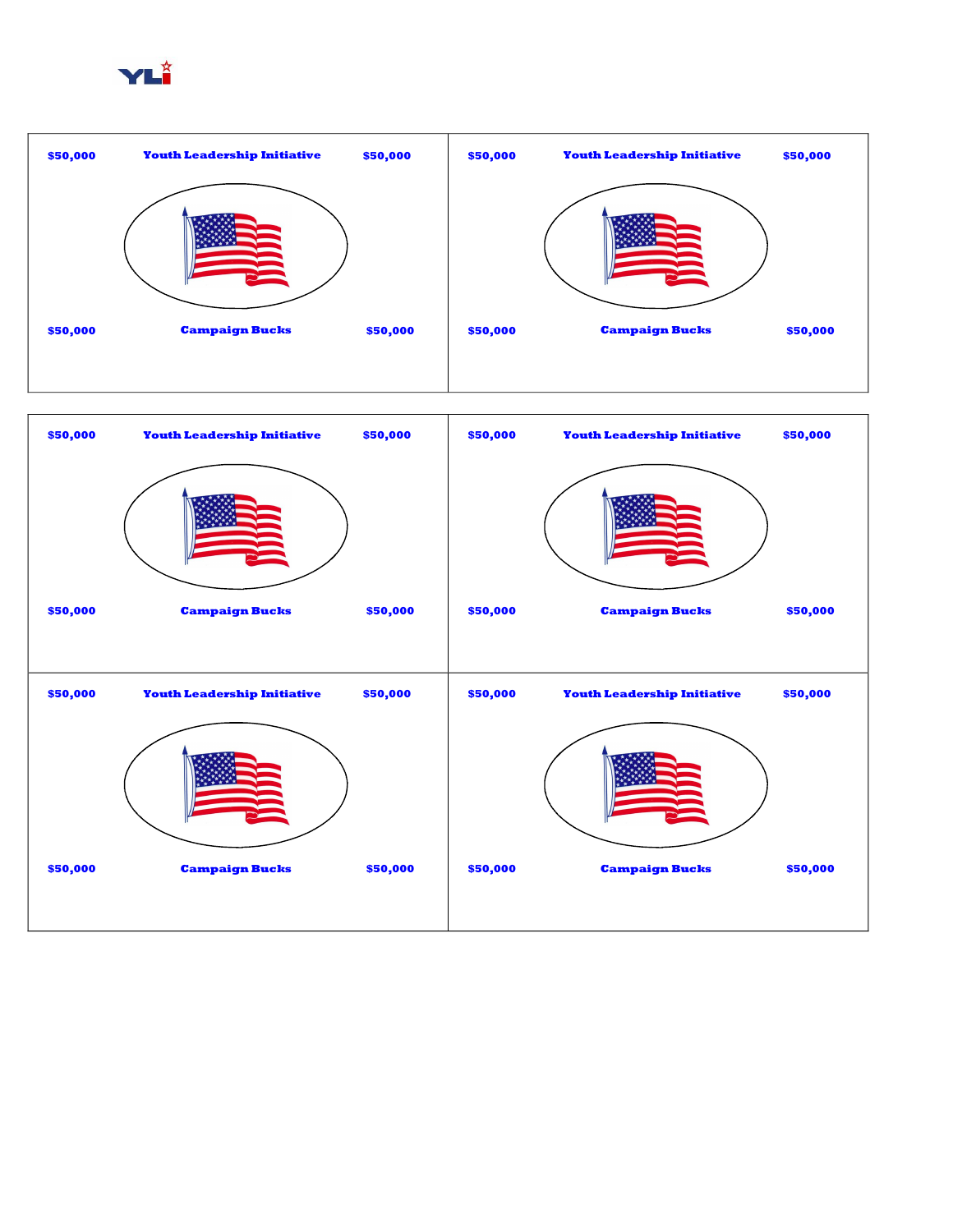

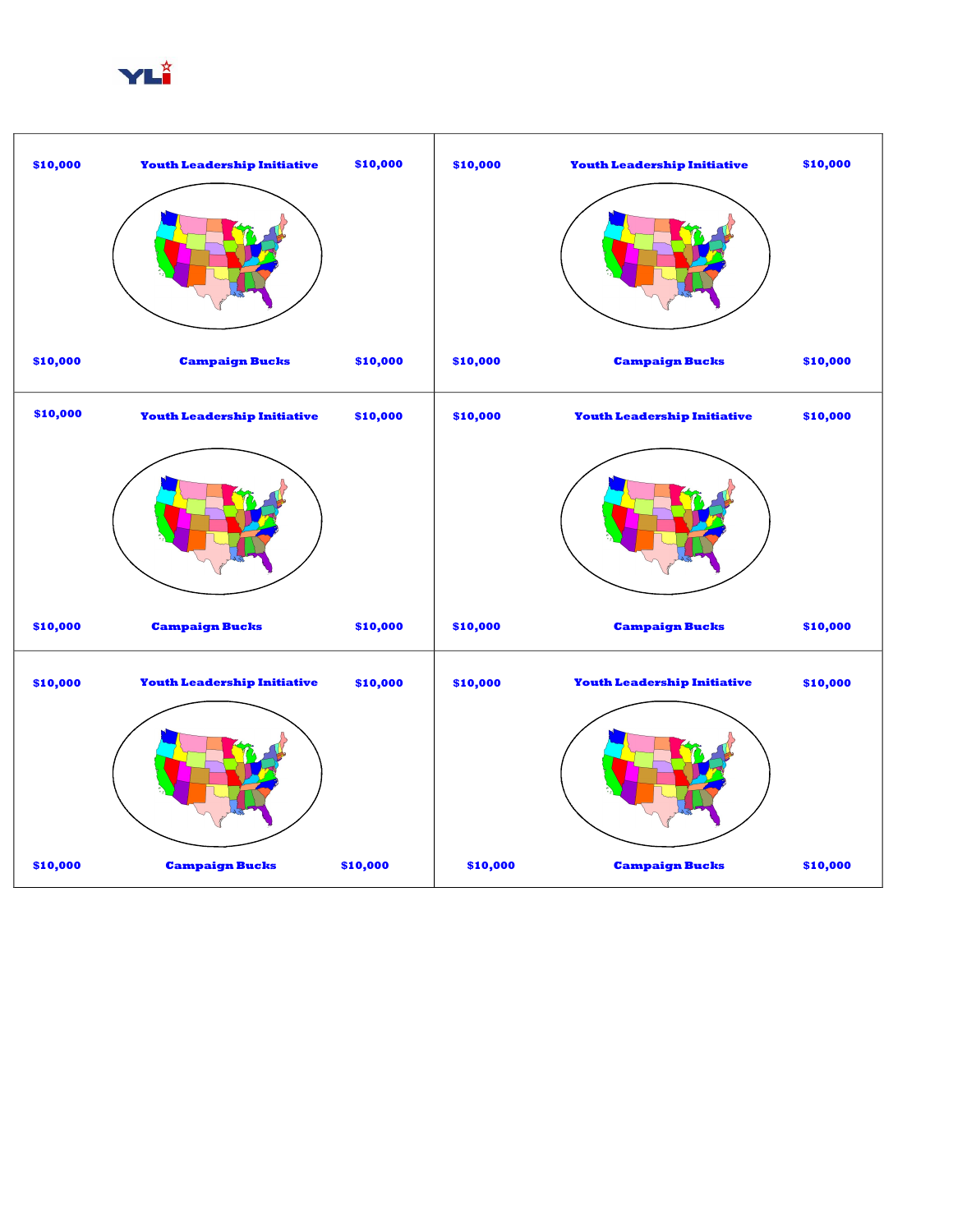

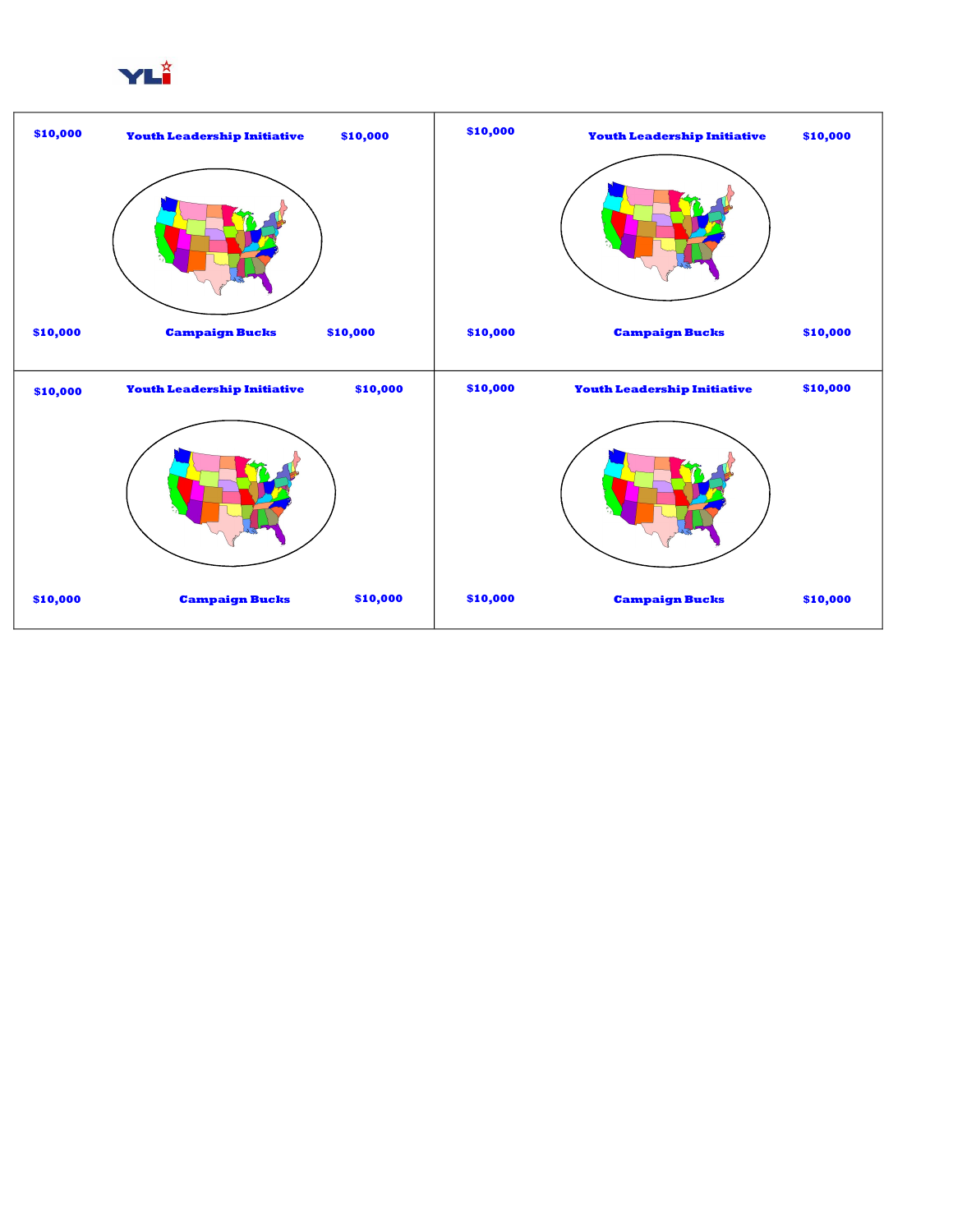

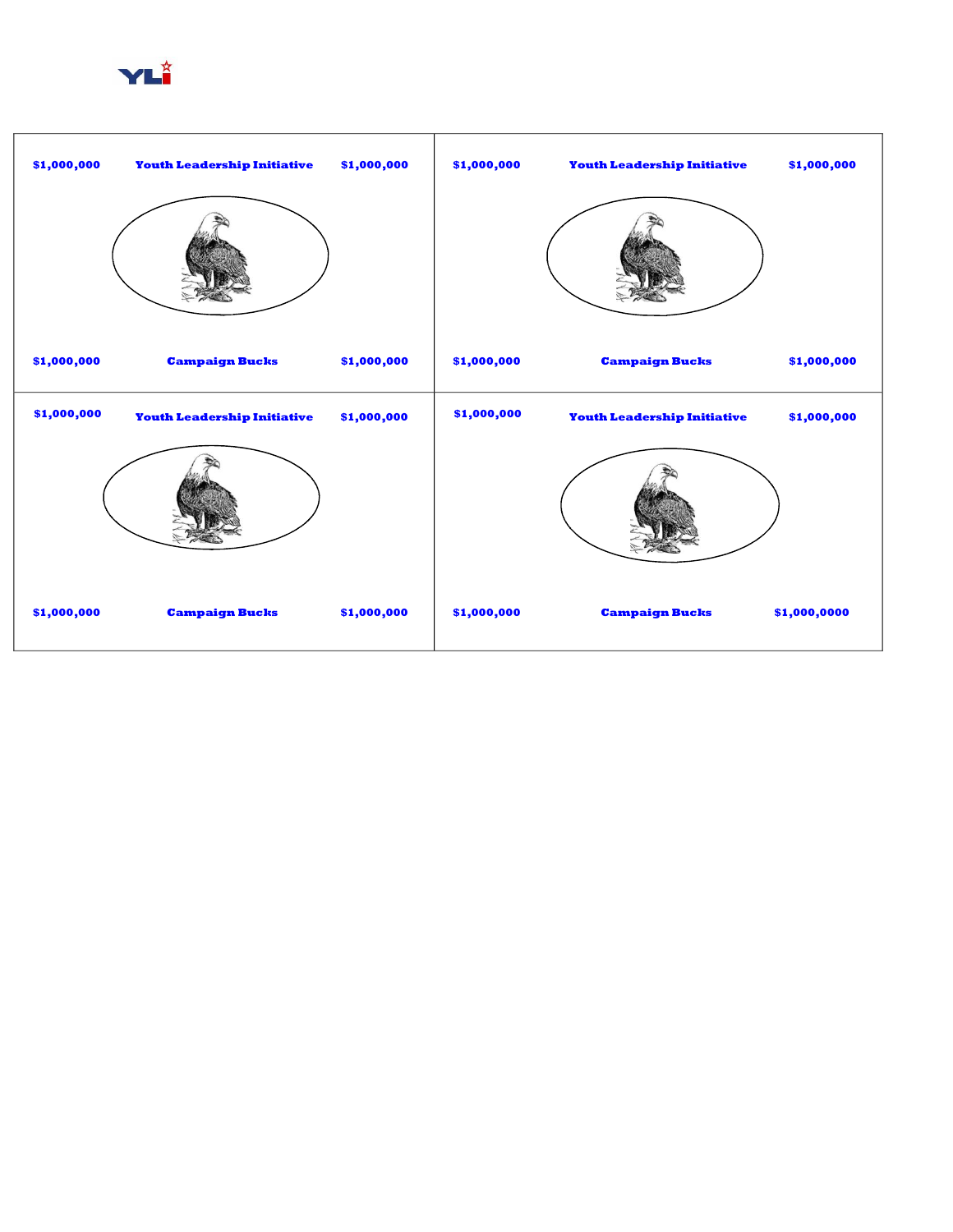

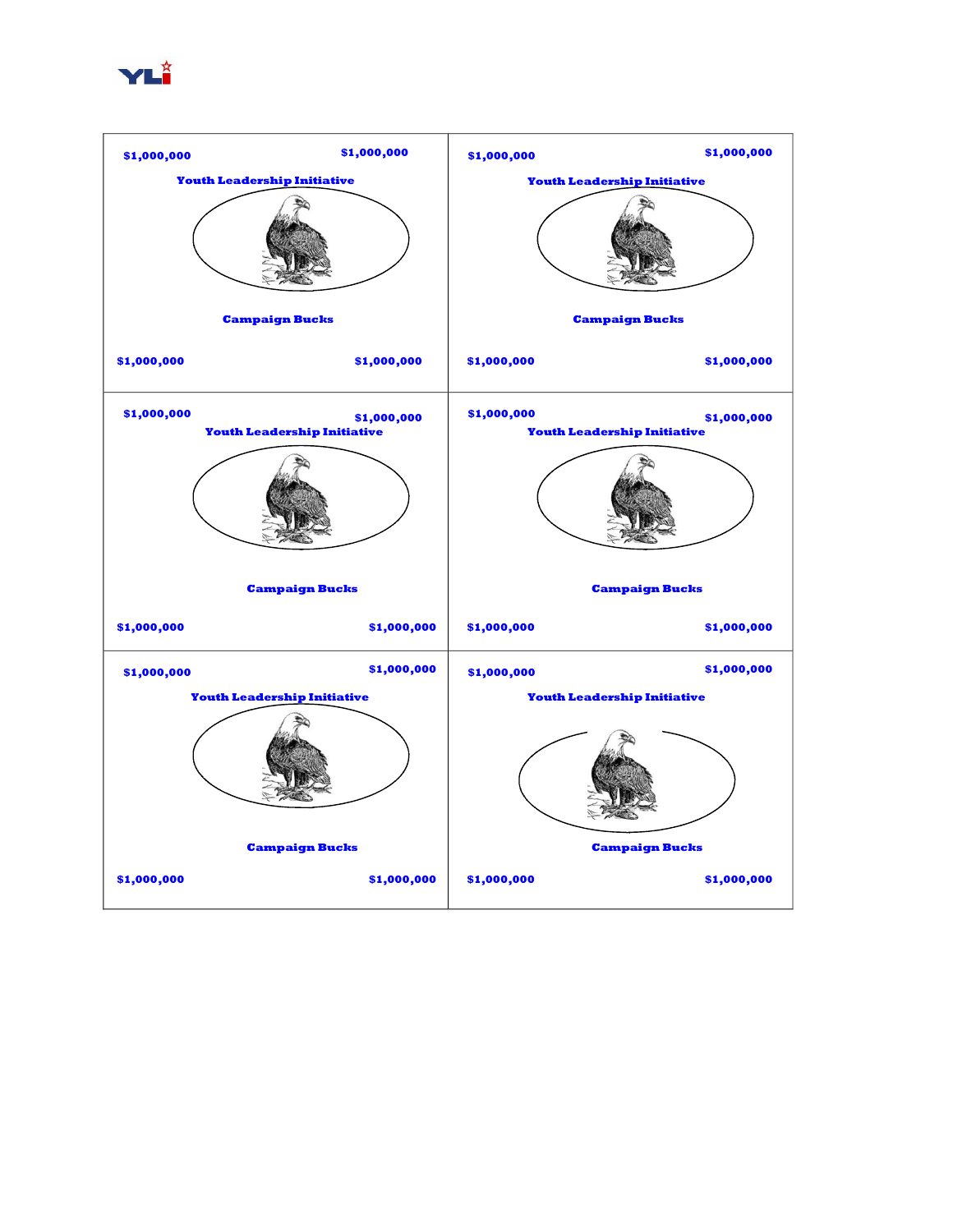

#### **Article A: Articles on Public Financing**

# **CLEAN ELECTIONS**

October 30, 2002

TED ROBBINS: Matt Salmon is a politician who raises money the old-fashioned way, he asks for it.

MATT SALMON: That's why you're here today. You voluntarily came, to contribute to my campaign.

TED ROBBINS: Salmon is the Republican candidate for governor of Arizona. A former Congressman, he is running a traditional campaign, holding on average one fundraiser every other evening.

SPOKESPERSON: Perfect.

TED ROBBINS: This one at a phoenix home is with Sportsman for Salmon, a hunting and fishing group.

SPOKESMAN: Are you a member of the NRA?

SPOKESMAN: I am. I am.

TED ROBBINS: Salmon's opponent, Janet Napolitano, spends no time fundraising, just campaigning.

JANET NAPOLITANO: What do you think are the key challenges you're confronting right now, and how can the governor help?

TED ROBBINS: This is a meeting with school superintendents from around the state. Napolitano is the Democratic candidate for governor, and the state's current attorney general. She is running under Arizona's clean election law.

Once candidates choose to run so-called "clean" campaigns, they are forbidden from fundraising. Arizona's voters passed the Citizens Clean Elections Act four years ago, following a decade of political scandal, including one governor who was impeached, and another who resigned following a felony fraud conviction. Arizona is one of four states with clean elections laws; more than 30 states and cities are considering them. The law's intent seems simple, to lessen the influence on candidates of big money and special interest by publicly funding campaigns. But so-called clean elections candidates still need to find donors to qualify; small donors, and lots of them.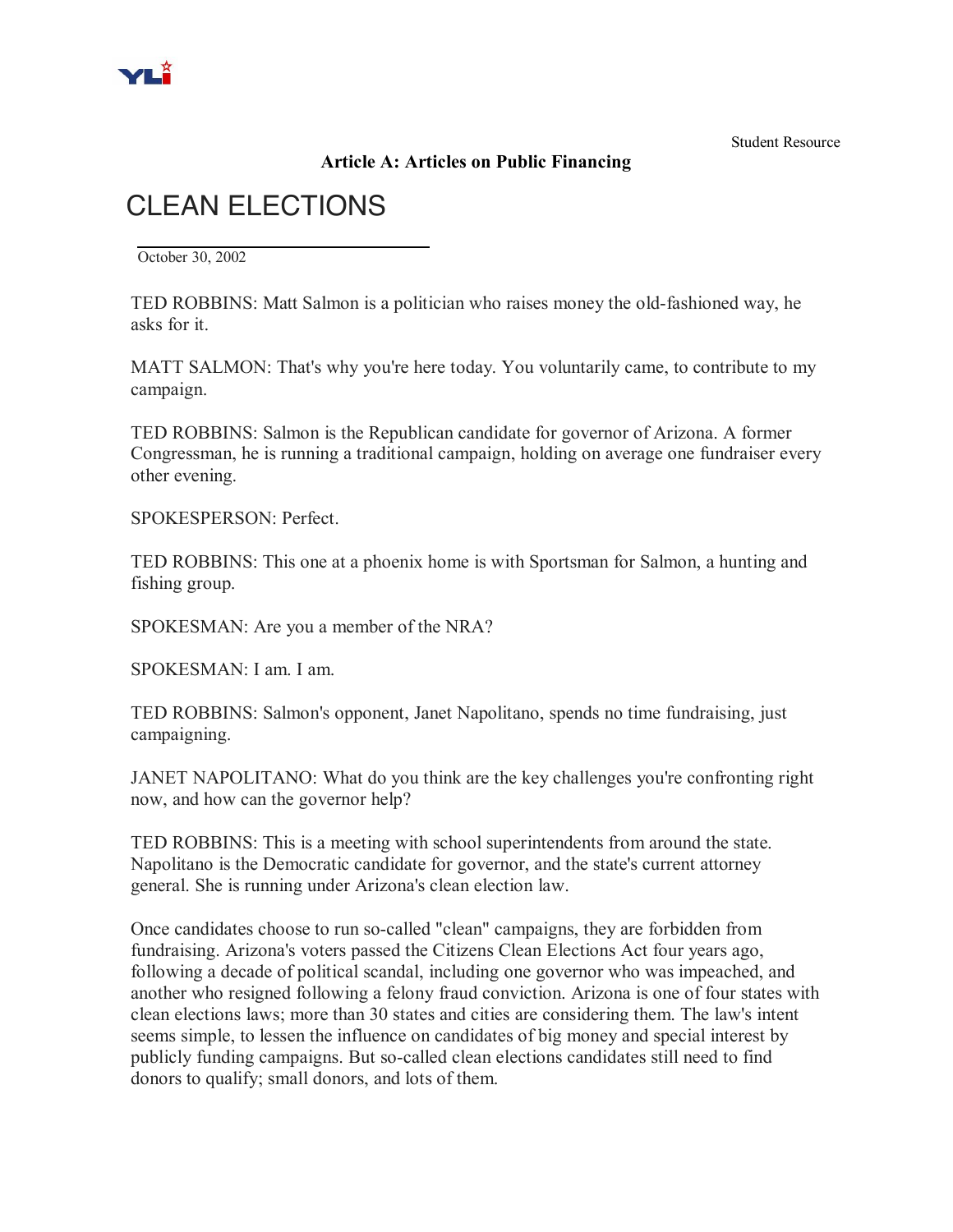

JANET NAPOLITANO: The bookkeeping: You're collecting \$4,000 five dollar contributions. You have a form in triplicate...

TED ROBBINS: A candidate for governor must collect 4,000 contributions of five dollars each, and submit this form for each one.

JANET NAPOLITANO: The overwhelming majority of our five dollar contributions came from two sources: One is people who had given to me in the past, and I wrote all of my previous donors and asked if they could give five dollars and fill out the form; and the second was a series of house parties all around Arizona, but that's also a way to start campaigning and getting your message out.

TED ROBBINS: Napolitano says running this clean campaign has been easier than her previous one.

JANET NAPOLITANO: Well, I campaign... when I ran for attorney general the oldfashioned way, where you basically spend two-thirds of your time raising money. And I will tell you, now I get to spend my time out actually talking with voters, as opposed to raising money. It's just is a different dynamic altogether.

TED ROBBINS: Matt Salmon also spends plenty of time with voters. Here he attends a candidate forum for business owners.

MATT SALMON: I will not raise taxes.

TED ROBBINS: Salmon says he chose to run a traditional campaign because he opposes the principle of public campaign funding.

MATT SALMON: The reason that I decided not to take... to participate in this government giveaway of tax dollars for campaigning, was really because I believe that it's unconstitutional for a taxpayer to fund political speech they disagree with.

TED ROBBINS: The Arizona Supreme Court recently ruled that the Clean Elections Act is constitutional. The court said taxpayers frequently pay for speech they may not agree with. Taxpayers pay all state legislators' salaries, for instance, regardless of whom they voted for. Here's where money for Arizona's clean elections comes from: A voluntary check-off on the state income tax form, and a 10% surcharge on criminal and civil fines, largely traffic tickets, which account for about two-thirds of the funding. And here's how the money is distributed: For the governor's race, so-called "clean candidates" get a maximum of \$1.8 million. The first \$600,000 comes right off the bat. The rest of the money is matched dollar for dollar if, and when, a traditionally-funded opponent raises more than the \$600,000 threshold. In the last month of the campaign, traditional candidates must report contributions daily.

SPOKESPERSON: Great, that's it. We will target for this event.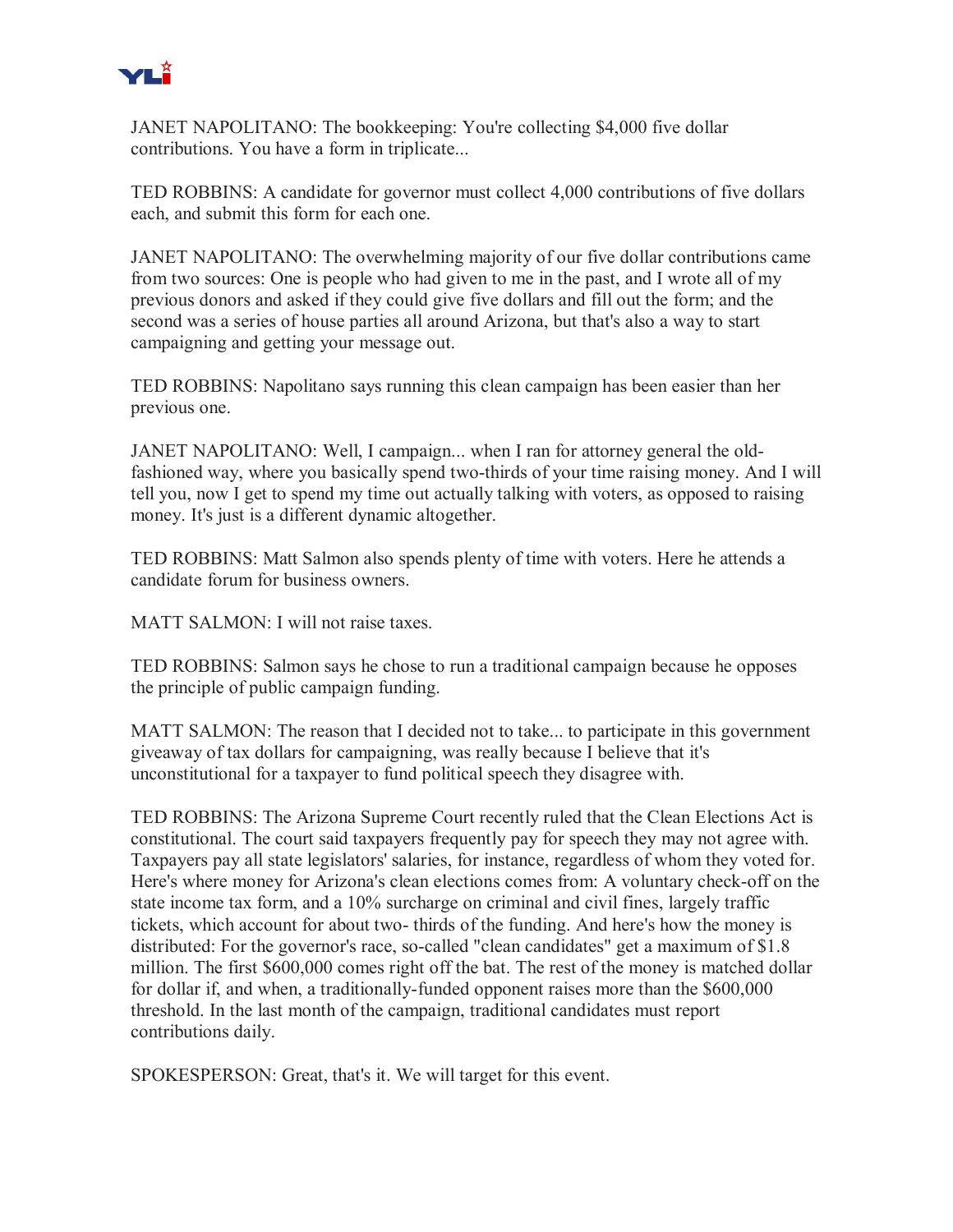

SPOKESMAN: We thank you for being here and supporting our campaign for Arizona's future.

TED ROBBINS: When President Bush came to phoenix to campaign for matt salmon at a \$700-a-plate fundraiser, Salmon passed the threshold, and Napolitano got matching funds.

JANET NAPOLITANO: I was very grateful the President came to campaign for Matt. ( Laughter ) in fact, I told Matt, I said, "let me sell tickets, come on," you know, "this is great."

TED ROBBINS: Salmon grouses that Napolitano got more public money just because he raised more private money.

MATT SALMON: We raised several hundred thousand dollars but had to subtract from that the cost of the invitations, the cost of the dinners that we paid for. So if we make several hundred thousand, but we have to pay \$50,000 in expenses, my opponents get that extra \$50,000 as well, and I just don't see the fairness in that.

JANET NAPOLITANO: Matt chose to run the old-fashioned way, and raise money primarily from special interest. And that was his choice. Everybody knew the rules going into this election cycle. We made our choice; I'm happy with it.

TED ROBBINS: But in the long run, Salmon can raise and spend as much money as he wants. Campaign aides say they hope to raise at least \$2 million.

SPOKESPERSON: Present attorney general Janet Napolitano...

JANET NAPOLITANO: Hey, Burt. How are you?

TED ROBBINS: Napolitano is limited to running her campaign on the \$1.8 million public money maximum.

COMMERCIAL: It's time for new leadership and honest change in Arizona.

TED ROBBINS: So far, both major party candidates have had ample funds for costly TV ads.

COMMERCIAL: ...Arizona is losing jobs. In Congress, I cut wasteful spending, apply for middle class tax relief, help pass a balanced budget.

COMMERCIAL: There is a difference. As our attorney general, Janet Napolitano, took on Qwest to stop the fraudulent billing of Arizona customers. But Matt Salmon was a paid lobbyist for Qwest-- even while running for governor.

TED ROBBINS: he clean elections law regulates only funding, not speech, so Napolitano can run ads, like this one, attacking her opponent. The real question may be whether the law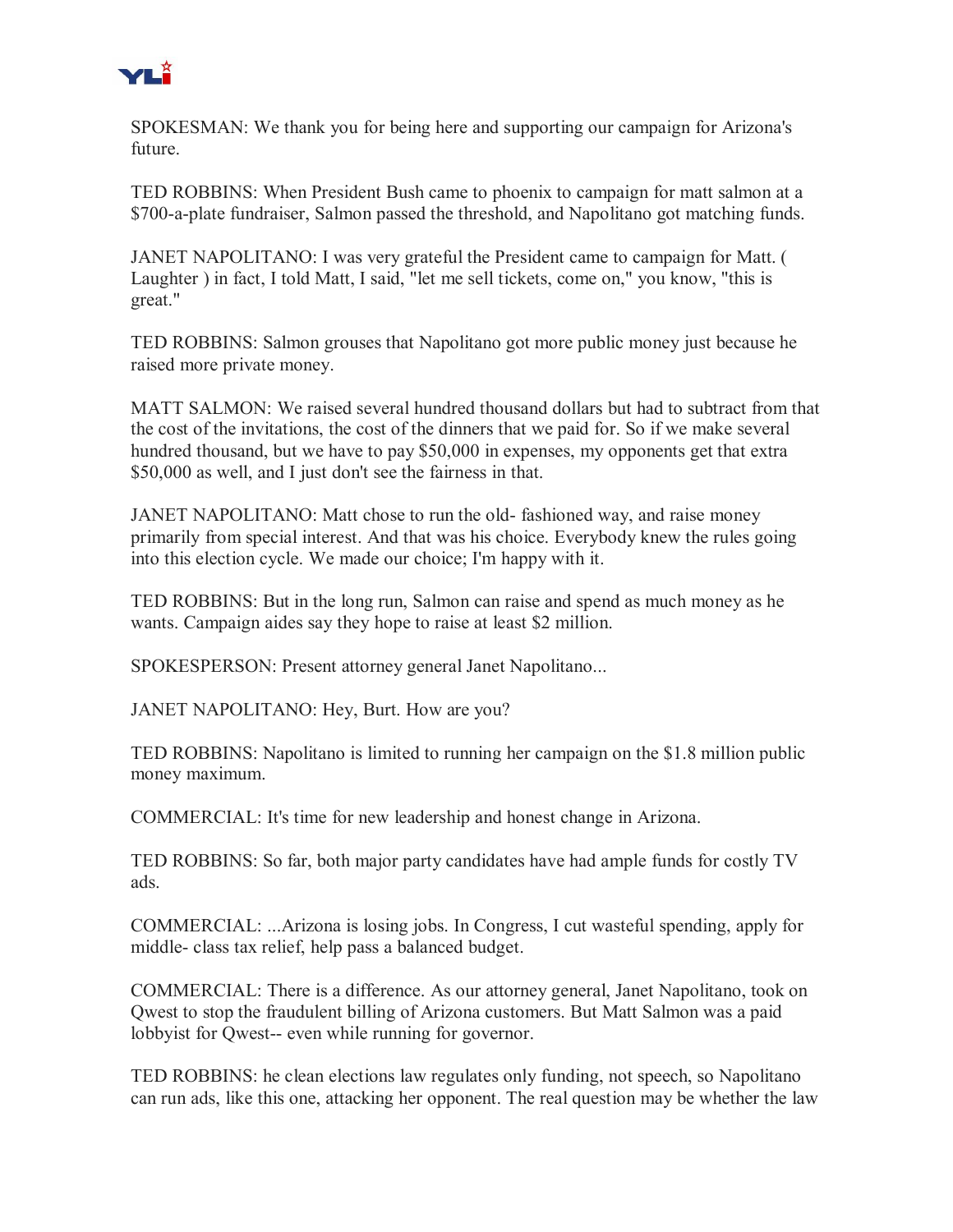

is accomplishing its goal, whether it reduces the influence of special interests and big money in government.

SPOKESPERSON: Right, right.

TED ROBBINS: Darcy Olson says it doesn't. She heads the conservative Goldwater Institute, based in Phoenix. The institute studied the effect of the clean elections law on legislative voting records.

DARCY OLSEN, Goldwater Institute: You can predict along party lines whether they vote for the legislature favored by the Sierra Club or the National Rifle Association or any number of these groups, but it is the party ideology, which is correlated to that, and there is no relationship at all to how they finance their campaigns.

SPOKESPERSON: What's the group that you're meeting with tomorrow in California?

TED ROBBINS: Cecelia Martinez heads the Clean Elections Institute, a group that advocates for the law. Martinez says legislators who won using public funds tell her the law does have an effect.

CECELIA MARTINEZ, Clean Elections Institute: And I heard from one candidate who said to me, "you know, one of my colleagues has a debt of \$10,000," and a lobbyist said, "I can get rid of that debt in one night." And, you know, there is no way that a person, even the best person in the world, can't somehow feel indebted to a lobbyist who says, "I'll take care of your debt in one night."

TED ROBBINS: Arizona's had only one previous election under the Clean Elections Act, and none for statewide offices before this year. So the law's long-term influence is still hard to judge. In the short run, Matt Salmon keeps collecting checks, knowing Janet Napolitano is keeping pace with public money, but hoping he can raise more than her limit. And money could make the difference.

SPOKESPERSON: I'm on your team.

TEDD ROBBINS: Most polls say the race is still a tossup.

http://www.pbs.org/newshour/bb/olitics/july-dec02/arizona\_10-30.html Transcript from NewsHour with Jim Lehrer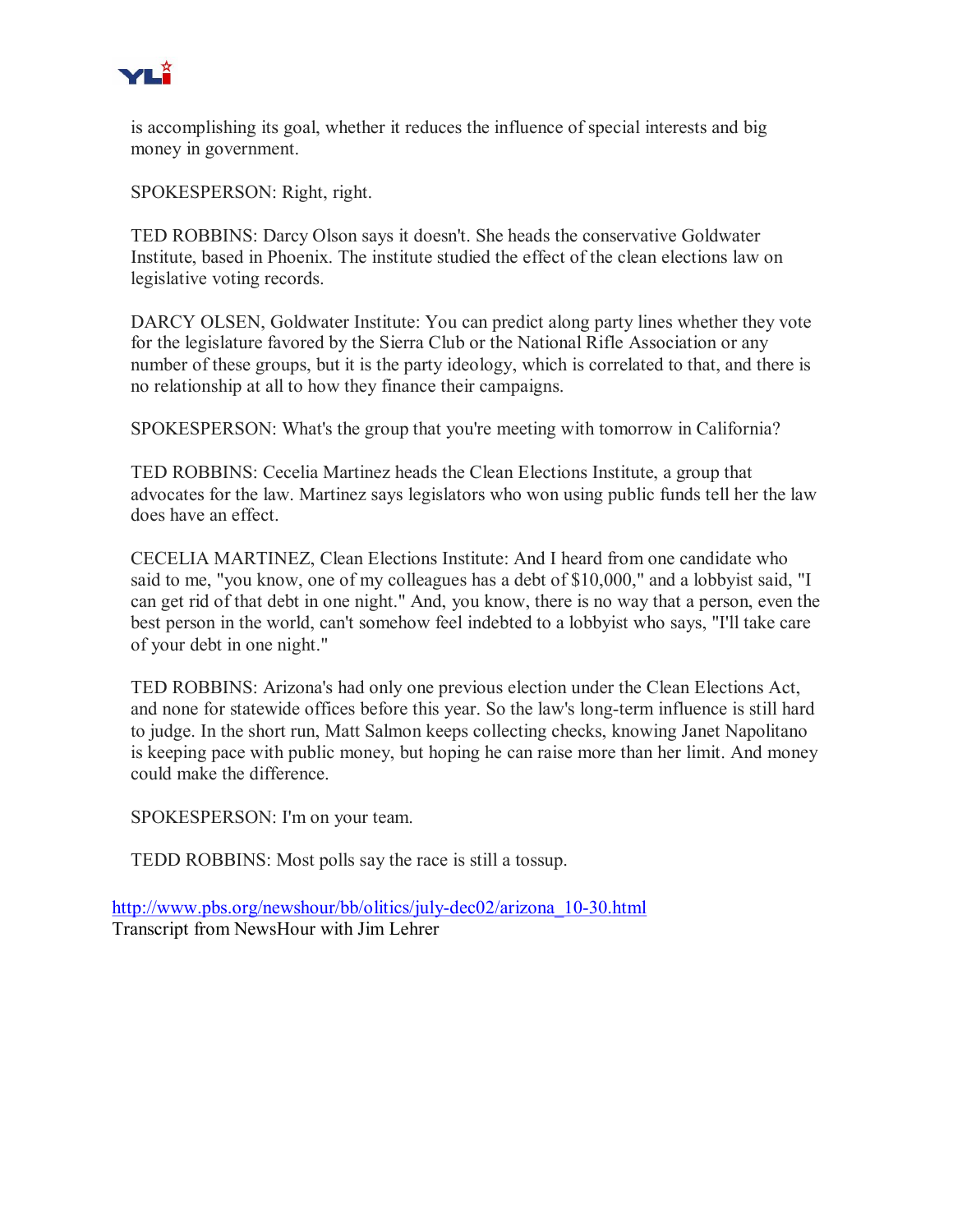

Student Resource

#### **Article B: Articles on Public Financing**

## Clean Money Campaign Reform

This selection was excerpted from www.publicampaign.org.

Special interest money smothered Washington in the 1996 elections, shattering all the records for fundraising in the contest for the presidency. Since that election, the public has been bombarded with revelations about the flagrant abuse of loopholes, systematic influence-peddling, and political favors granted to special interests in Washington and state capitals across the country. Nevertheless, even as voters clambered for change (and won some victories at the state level), the U.S. Congress failed repeatedly to act on even modest reform proposals.

Then came the 1998 elections, which broke the billion-dollar mark even as fewer candidates ventured forth to run for office. The political parties championed more millionaire candidates who could finance their own campaigns. More new tactics emerged for getting around campaign finance laws, such as issue advertising, on which an estimated \$275 million was spent during the 1998 cycle. By mid-1999, it was clear that fundraising for the 2000 races was over the top. One presidential frontrunner had already amassed so much private cash that he decided to ignore the partial public funding system so that he wouldn't have to bother with spending limits. House incumbents took in 47 percent more than had in a comparable period before the 1998 elections; even Senators who weren't up for re-election were fundraising heavily. Huge, unregulated soft money contributions from corporations, unions and individuals continued on, unfettered. Analysts projected that by November 2000 soft money totals would top \$500 million. Overall campaign spending could hit \$3 billion.

Media coverage of individual scandals focuses public attention on possible illegalities, but the bigger scandal is that so much of the money changing hands is completely legal. What President Lyndon Johnson observed some 30 years ago is still true today: the system is more loophole than law. It is clear that the system of laws governing campaign financing has been rendered meaningless and requires fundamental changes that will provide new options for candidates.

While Congress and most state legislatures appear far from any consensus on the problem, much less a solution, the voters are far ahead of the politicians. In November 1996, in Maine, they approved a Clean Money Campaign Reform initiative, by a 56 to 44 percent margin, that does something that no state or federal legislation had ever done. It offers full public financing to candidates for state office who reject special-interest contributions and agree to campaign spending limits. Those who discounted the Maine law as a one-state wonder were proved dramatically wrong in the next two years. In June 1997, the Vermont legislature voted overwhelmingly to create such a system fortheir state. In November 1998, voters in both Arizona and Massachusetts adopted new Clean Money systems via ballot initiatives.

#### **The Problem**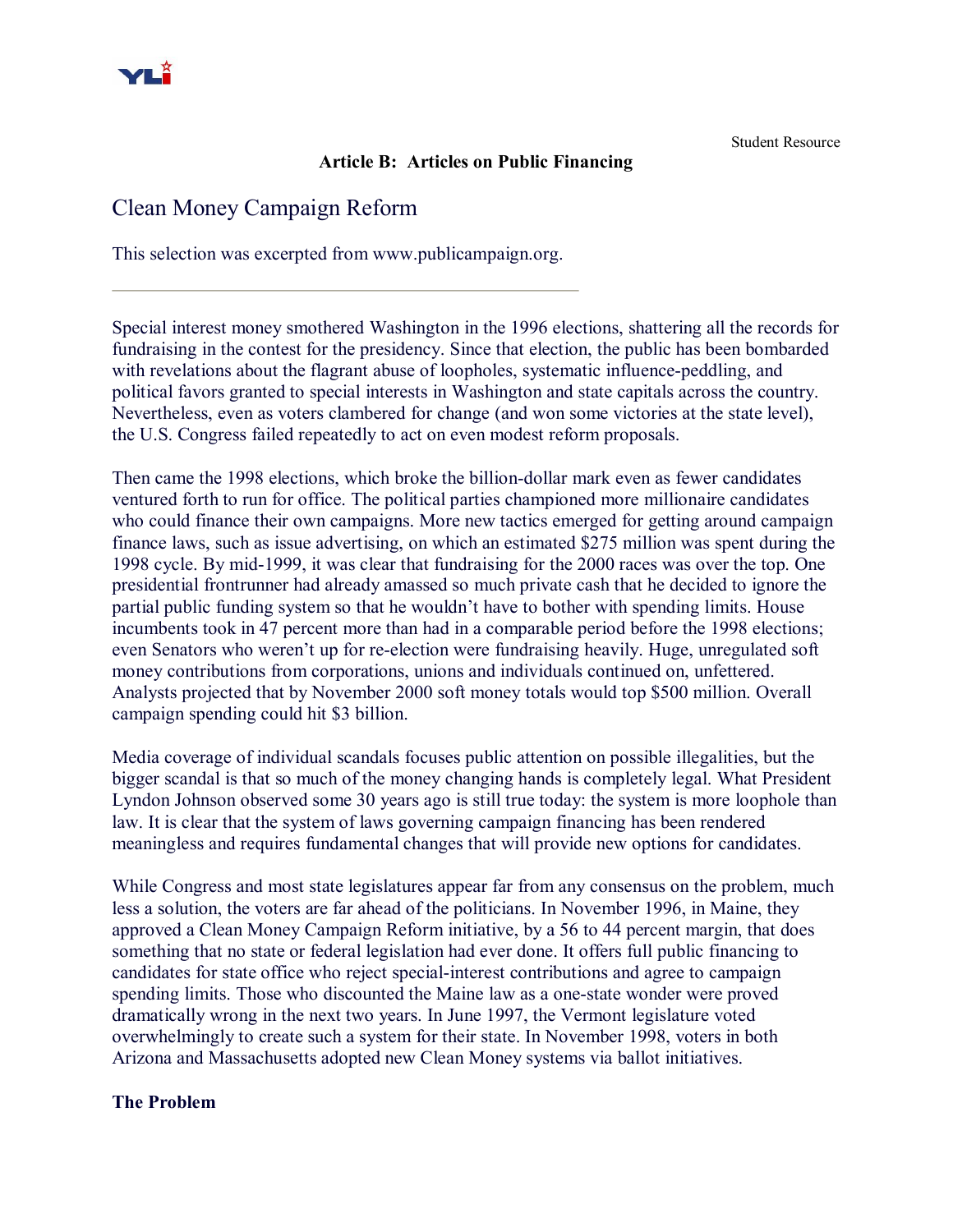

Voters say:

- Campaigns are too expensive;
- · Special interests have too much influence;
- · Good candidates without money or connections to special interests don't have a fair chance of competing for office; and,
- · Politicians spend too much time raising campaign money instead of devoting their full energies to the duties of public office.

But voters aren't the only ones who are disgusted with the current system -- even lawmakers are getting fed up with it. In fact, some elected officials are so tired of the money chase that they are leaving politics. When Senator Frank Lautenberg (D-N.J.) announced he would not run again in 2000 he said, "I do not want to sit there all these hours of each day asking for money when in fact there is good solid work to be done. It would distract me from the job I was sent to Washington to do." As experienced politicians and gifted potential candidates chose not to run rather than face the arduous task of raising this much money, we will experience a loss of the best leadership. That is, unless we can muster the national will to pass Clean Money reforms.

Clean Money Campaign Reform addresses the most serious problems that concern voters and lawmakers:

**Problem CMCR Solution**

| 1 товісін                                                           | UNIUR DURHUI                                                      |
|---------------------------------------------------------------------|-------------------------------------------------------------------|
| Campaigns are too<br>expensive                                      | Provides constitutionally<br>acceptable spending<br>limits        |
| Too much special-<br>interest influence                             | Participating candidates<br>do not take special<br>interest money |
| Candidates and<br>lawmakers spend too<br>much time chasing<br>money | Eliminates need for<br>fundraising                                |
| Good people don't have<br>a fair chance to<br>compete               | Provides a financially<br>level playing field                     |
| Too many loopholes                                                  | Comprehensive package<br>tightens loopholes                       |

#### Student Resource

**Article C: Articles on Public Financing** 

**Clean Money Campaign Reform: The Most Comprehensive Solution**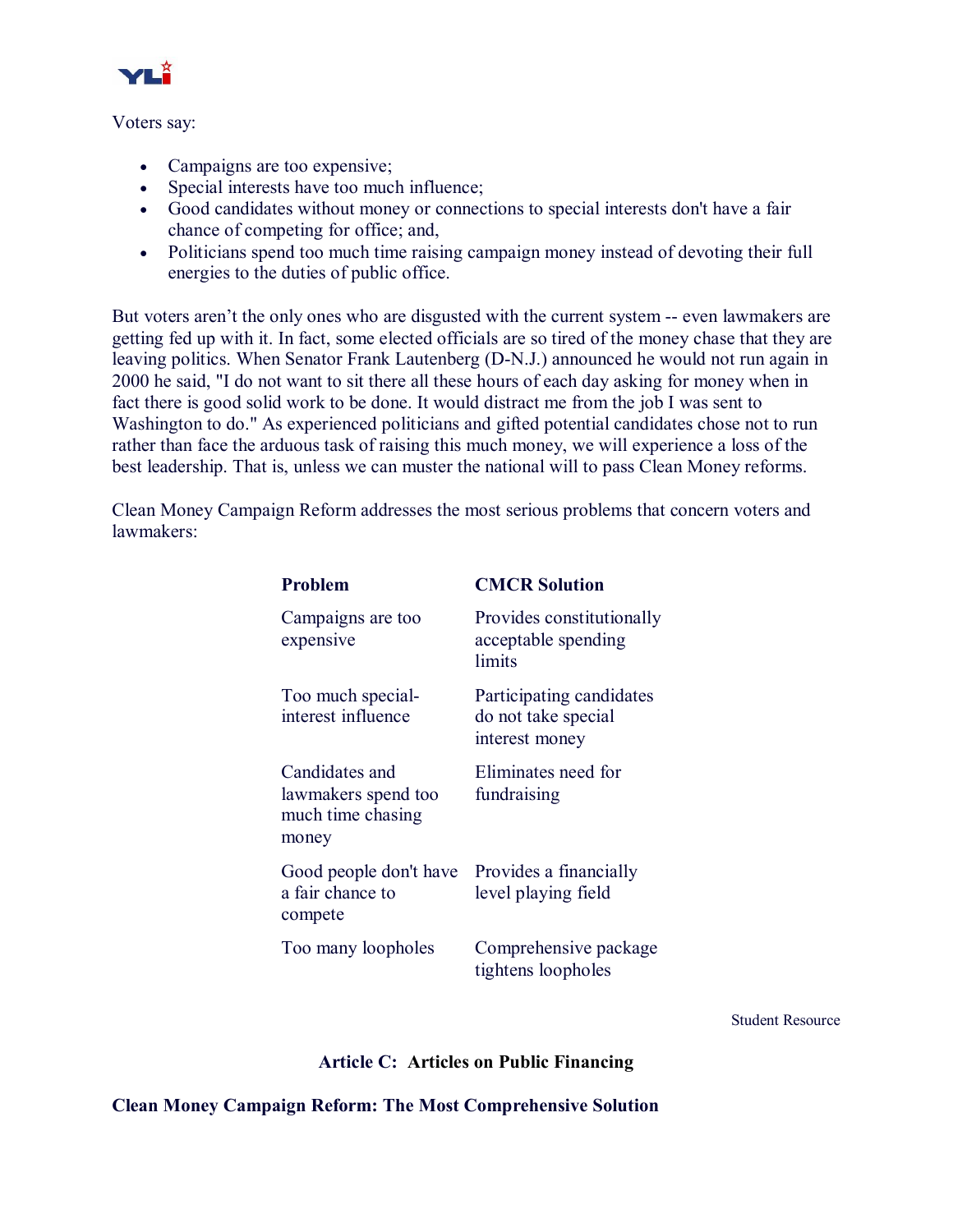

The success of the Maine, Massachusetts, and Arizona ballot initiatives has given greater energy and focus to campaign finance reform efforts in more than a dozen states, including Missouri, Oregon, Michigan, and Idaho. In much the same way, the passage of the "Vermont Campaign Option" by the Vermont legislature in June 1997 has since inspired state legislators around the country to come out in support for such reforms in such places as Connecticut, New Mexico, North Carolina, and Wisconsin. It has also galvanized federal lawmakers to introduce CMCR bills in the U.S. Senate and House of Representatives.

CMCR isstrictly voluntary, in keeping with Supreme Court rulings. While no two CMCR bills are exactly the same, this approach sets up an alternate system that provides strong incentives for candidates to participate — they receive a set amount of Clean Money from a publicly financed fund if they agree to reject private money and limit their spending. Clean Money Campaign Reform represents the most comprehensive and far-reaching approach to election finance.

Clean Money Campaign Reform is a package of measures that:

- · gives candidates the option to reject private contributions if they agree to participate in the CMCR system,
- reduces campaign spending,
- · protects candidates' integrity and the integrity of the lawmaking process,
- bans the use of "soft money" to influence elections,
- · makes available free or discounted television time for federal candidates and requires candidate debates
- addresses the problem of electioneering efforts that masquerade as non-electoral "issue campaigns,"
- · provides additional funding to Clean Money candidates targeted by independent expenditures,
- · deepens disclosure and toughens enforcement.

Clean Money Campaign Reform has the greatest potential to bring about change because it:

*Allows the greatest reduction in the cost of campaigns* **—** Since it eliminates the need for fundraising expenses and provides (to federal candidates) a substantial amount of free and discounted TV and/or radio time, CMCR requires candidates to spend less on campaigns than under any other reform proposal.

*Combines the best candidate support with the most competitive and fair election financing* **—** A CMCR system provides limited but sufficient and equal funding for qualified candidates. Many candidates worry that if an opposing candidate opts out of the Clean Money system and runs on private money, he or she will have an advantage. CMCR recognizes this potential problem and provides additional funding for CMCR candidates if they are outspent by non participating opponents. Thus, CMCR enables qualified individuals to run for office on a financially level playing field regardless of their personal economic status or access to large contributors.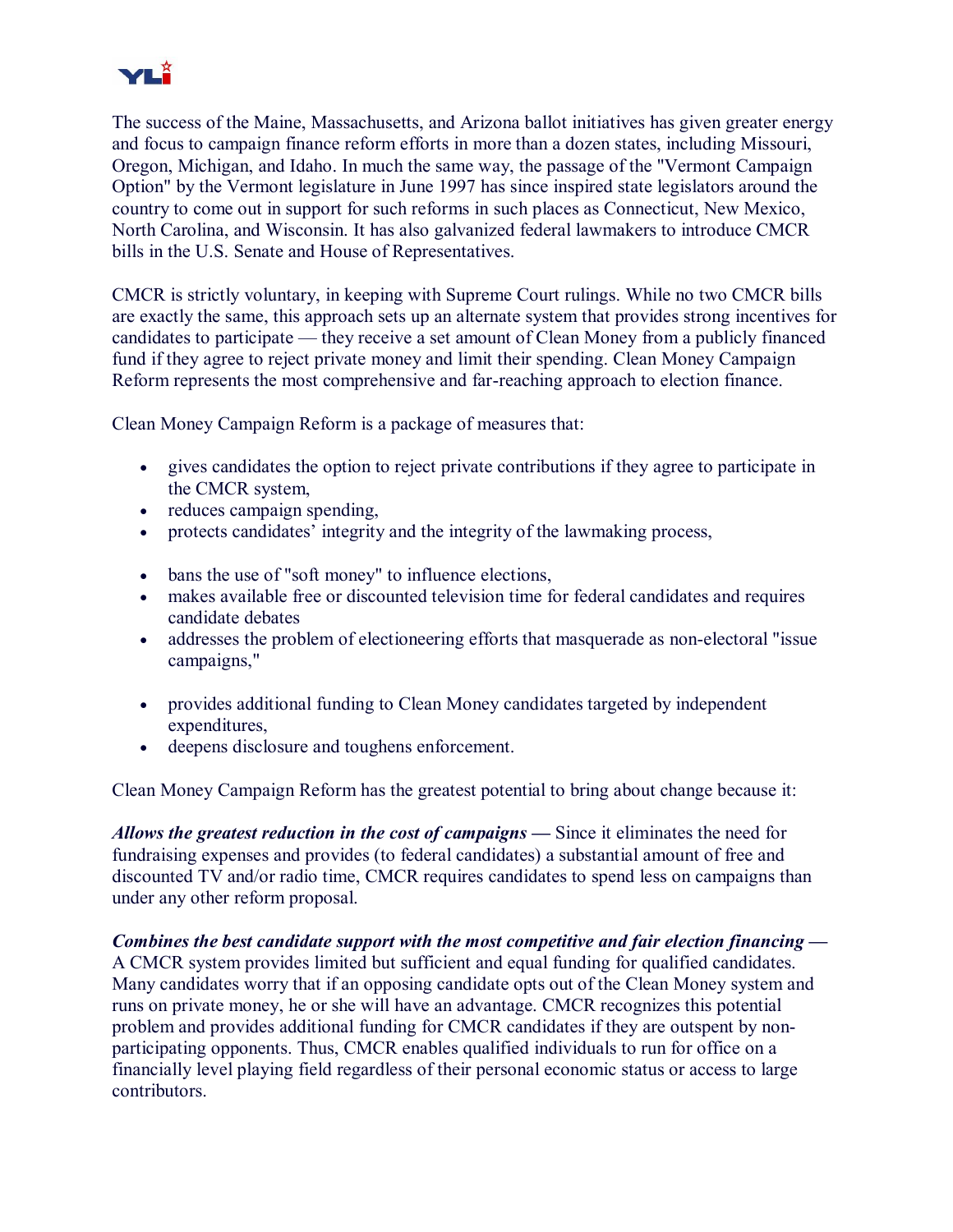

*Ends the money chase and provides stronger enforcement mechanisms —* Clean Money Campaign Reform frees candidates and elected officials from the burden of continuous fundraising and thus allows them to spend their time on their real duties. It may, in effect, shorten the length of campaigns and lessen the bombardment of broadcast ads and mass mailings, by limiting the period during which candidates receive their funding. Moreover, it strengthens the enforcement and investigative authority of election commissions.

*Holds up under constitutional scrutiny* — In recent years, a variety of well-meant reforms have been proposed or passed at the state and local level, such as restricting contributions to \$100 or setting spending limits. Although some of these reforms address the problem (or at least part of it), they do not withstand the legal challenges inevitably brought by campaign finance reform opponents. In contrast, Clean Money Campaign Reform fits comfortably within constitutional bounds principally because it is an alternate and voluntary system. Candidates choose to participate and thus choose to agree by such provisions as the spending limits.

#### **How Clean Money Campaign Reform Works**

The CMCR approach is designed to provide a clear alternative to the current system of raising and spending largely special-interest money to finance election campaigns. It allows qualified candidates to run for public office without compromising their independence, since they won't have to ask for money from those with a vested interest in public policy. The system is completely voluntary and candidates who do not wish to participate are able to raise and spend private money for their campaigns, as they do today.

*Qualification* **—** Candidates first must meet ballot access requirements, and then must meet the eligibility threshold for Clean Money funding. Most CMCR proposals require candidates to collect, during a pre-defined qualifying period, a prescribed number of signatures and \$5 qualifying contributions from registered voters in their state or district. To cover minor costs during the qualifying period, candidates are permitted to raise a limited amount of seed money from private sources in amounts not exceeding \$100 per contributor.

*Primary funding* — Candidates who meet CMCR requirements and agree not to raise or spend private money during the primary and general election campaign periods receive a set amount of money from the Clean Money fund. Federal candidates also receive a prescribed amount of free and discounted TV and/or radio time.

*General election funding* — Candidates who win their party primaries and qualifying independent candidates who agree to the voluntary restrictions receive a set amount of general election funding from the Clean Money fund, as well as additional free and discounted TV and/or radio time.

*Non-participating candidates and independent <i>expenditures* — In order to maintain a financially level playing field, Clean Money candidates who are outspent by privately financed opponents, or targeted by independent expenditures, are entitled to a limited amount of matching funds.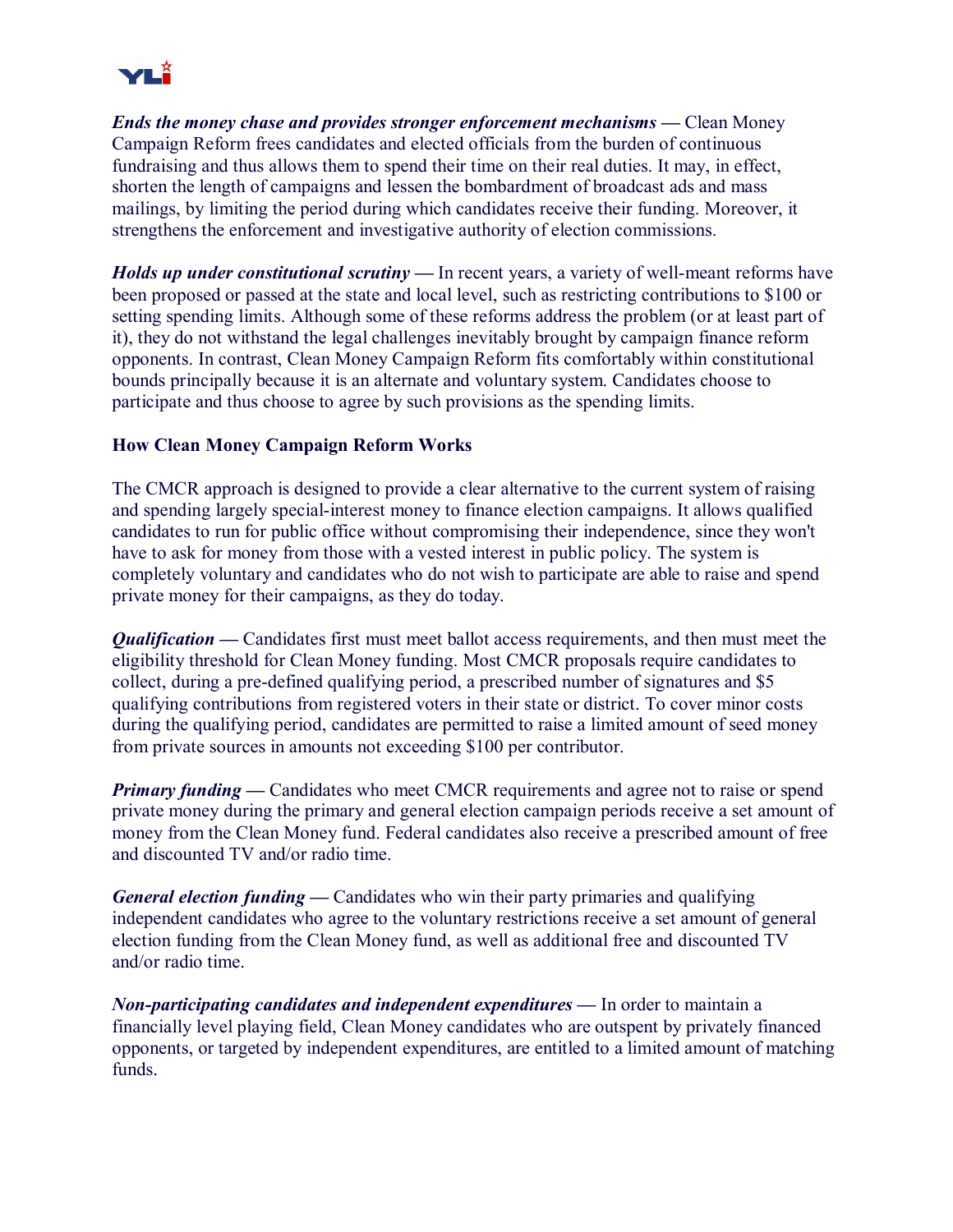

#### **Who Supports Clean Money Campaign Reform?**

The answer, in brief, is: a range of people cutting across political, social, ethnic, and economic lines. Conservative political analyst Arianna Huffington calls Clean Money Campaign Reform "a much-needed response to the takeover of our political system by special interests that are not only driving Mack trucks through the loopholes in the existing laws, but also determining much of our national agenda." Antonia Hernandez, executive director of the Mexican American Legal Defense and Education Fund, notes the potential for bringing more people back into the system. "Our current system of financing political campaigns excludes many people, including Latinos, from fully participating in the political process because they do not have vast financial resources," says Hernandez. "Clean Money Campaign Reform will help to change this, and enhance democracy for all of us."

Dr. Gwen Patton, an African-American scholar and voting rights advocate, also sees reform as essential in giving people a real choice at the voting booth. "What's the use of voting if there's no one to vote for? Getting private money out of politics is the unfinished business of the voting rights movement."

One reflection of the breadth of support for the Clean Money approach is found in Public Campaign's National Advisory Board. More than 100 individuals have signed on to the board as a show of their support for this far-reaching reform. They include 27 former members of Congress (12 Republicans and 15 Democrats), six former presidential candidates, six former lieutenant governors, and a long list of high-profiles academics, clergy, businesspeople, legal scholars, political activists, and civil rights leaders.

The most important show of support, however, is from the public. Clean Money Campaign Reform has never been voted down in a ballot initiative. In fact, voters have always given their resounding approval, with three wins in as many years in state ballot initiatives. Evidence of widespread public support also comes from a number of opinion polls. A Mellman Group survey, carried out in August 1996 for the Center for Responsive Politics, found that 68 percent of Americans support a system modeled after the Maine proposal. Gallup's October 1996 poll reported that 64 percent of voters nationwide support a system in which the "federal government provides a fixed amount of money for the election campaigns of candidates for Congress … and … all private contributions [are] prohibited."

The kind of sentiment is equally apparent in the states. August 1999 polling of likely caucus participants in Iowa showed that clear majorities from both parties would support campaign finance reform as extensive as Clean Money Campaign Reform (72 percent of Democrats, 63 percent of Republicans). A September 1998 poll in eight states found similarly stunning voter support for Clean Money. At least 60 percent of voters and as many as 74 percent supported a Clean Money system (74 percent in New Hampshire, 70 percent in Missouri, 66 percent in North Carolina, 66 percent in Ohio, 65 percent in New York, 64 percent in Mississippi, 63 percent in Colorado and 60 percent in Indiana). Support was equally strong among Democrats, Republicans, and Independents.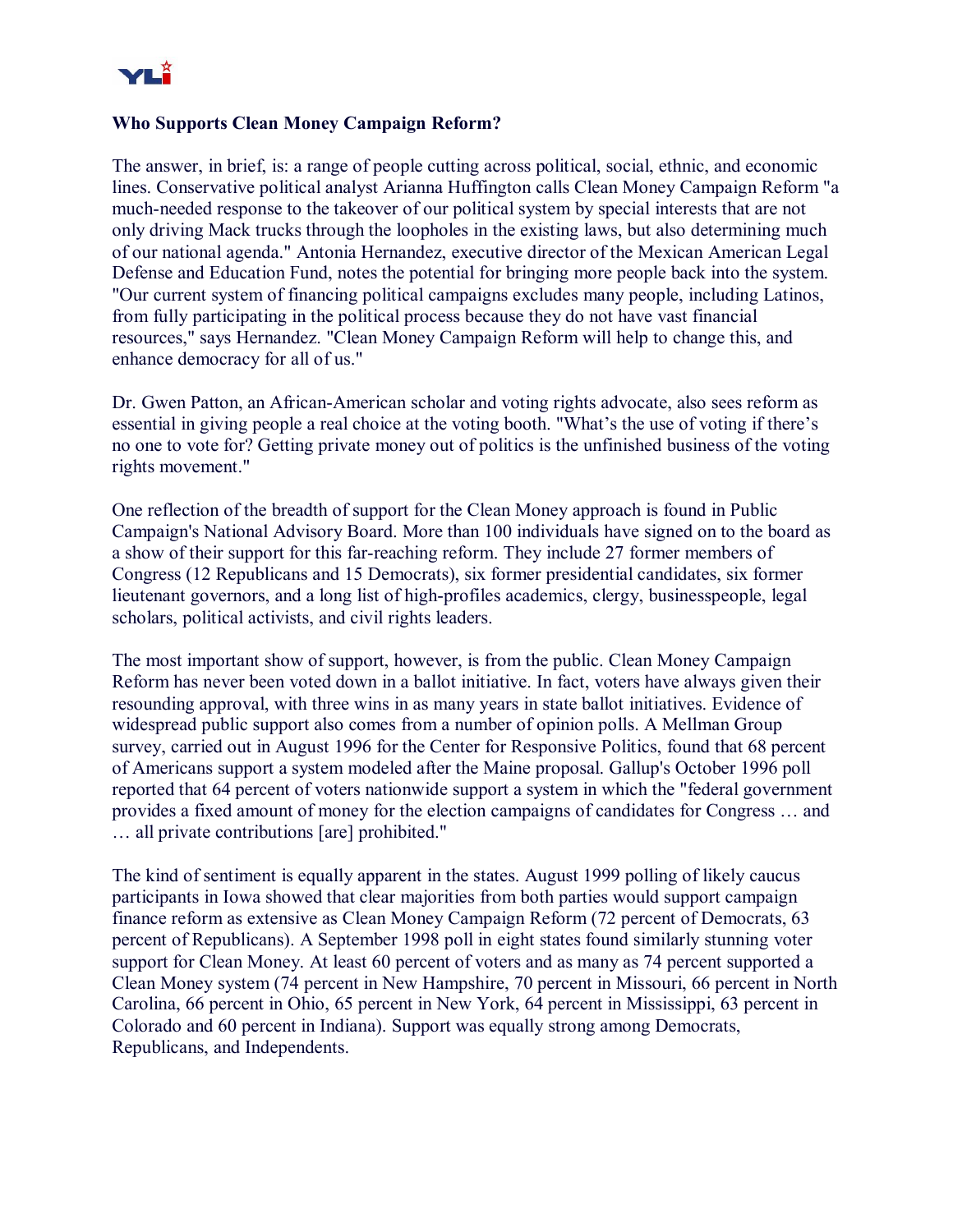

Clean Money Campaign Reform appeals to so many people because they know they are the losers under the current system. "The American people instinctively know that when big money rules, ordinary voters are left out in the cold," says John Anderson, former congressman and presidential candidate, and a founding co-chair of Public Campaign's National Advisory Board. "Our mission is nothing less than to restore our faith in government and to strengthen our national institutions so that they may endure and be passed on in good health to our children."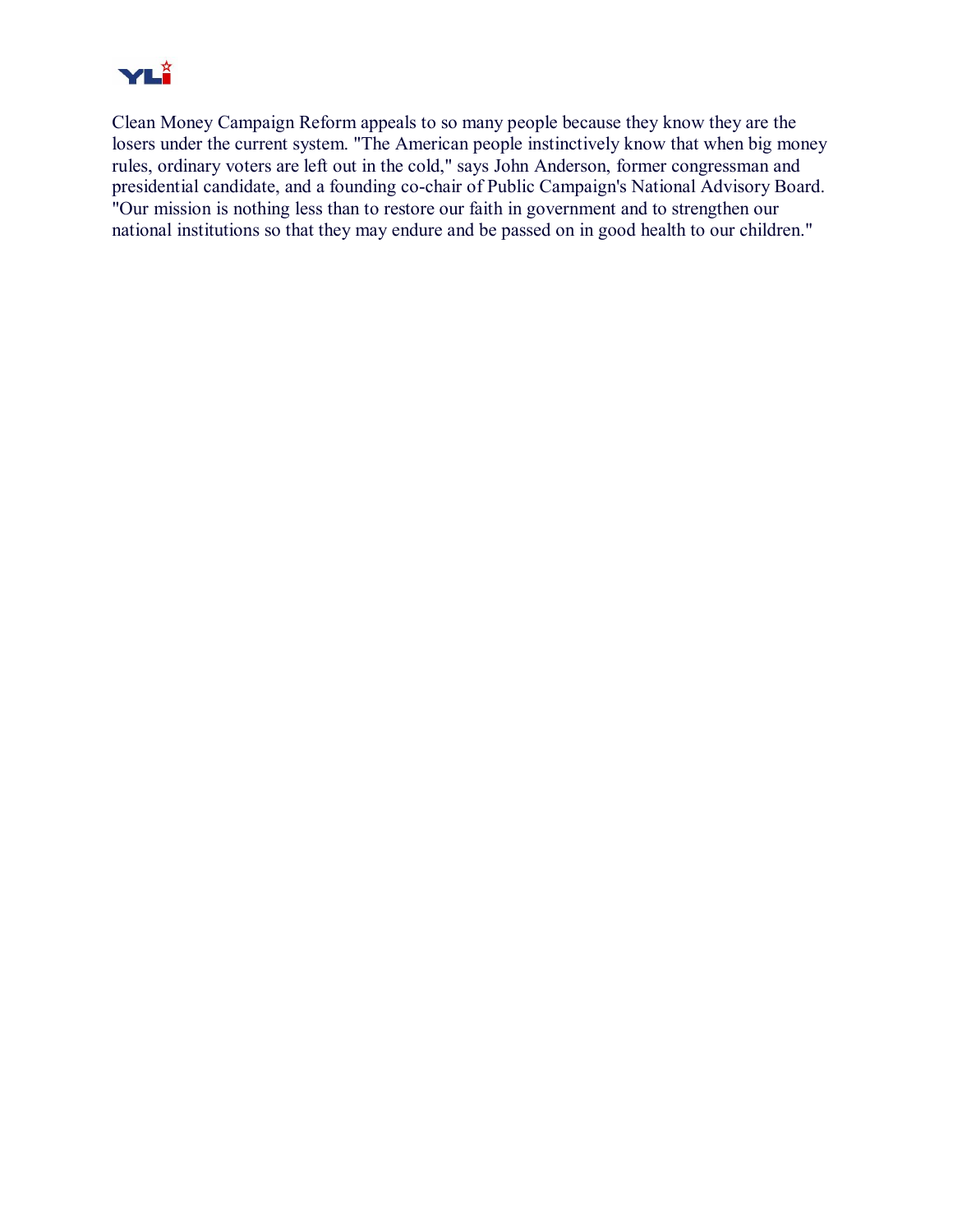

**Article D: Articles on Public Financing**

April 6, 2005

# **Tax Dollars Have No Place In Political Campaigns**

**By Mark Brnovich |** 

#### **Conneticut should not follow the lead of Arizona and allow politicians' campaigns to be funded by taxpayers.**

Connecticut Senate President Pro Tem Donald E. Williams Jr. recently declared that "public financing is the cornerstone of election reform." Thomas Jefferson disagrees. So do I.

It's unfortunate to hear so many elected officials react to recent political scandals in Connecticut by calling for taxpayers to fund political campaigns. One state that has been considered a model for such reform is Arizona. Speaking from firsthand experience, I must warn residents of Connecticut: Moving from a traditional system of financing campaigns to a system where tax dollars pay for political campaigns doesn't deliver the laudable goals that proponents of such a system promise.

Connecticut taxpayers should ask themselves if their tax dollars should be used for political welfare. During Arizona's 2002 election cycle, nearly \$13 million was given to Arizona politicians to finance their political campaigns. In Connecticut, estimates range between \$10 million and \$20 million per year for taxpayers to pay for politicians' campaigns.

Should taxpayers really have to subsidize political candidates or ideas with which they may disagree? According to Thomas Jefferson, "to compel a man to furnish contributions of money for the propagation of opinions which he disbelieves is sinful and tyrannical."

Over the past several years, Arizona politicians have spent taxpayer money in increasingly outlandish ways. Three Libertarian Party candidates hosted voter-registration parties at chic night clubs and upscale restaurants, often outside of their district. One candidate paid thousands of dollars to her mother to help on her campaign. Of course, tax revenues are often misused, so why would we expect taxpayer-funded political campaigns to be any different?

Further, statistics show that Arizona's system, known as Clean Elections, has not significantly affected voter participation. A 2003 Government Accounting Office study of the Arizona campaign finance system found that the system's goal of increasing voter participation was not achieved. The GAO concluded that voter turnout in Arizona's 2000 election "did not significantly differ from prior presidential election years," when campaigns were not taxpayersubsidized.

Likewise, taxpayer-funded political campaigns have not significantly increased candidate participation. In 1998, the last election before the start of Arizona's taxpayer-funded system,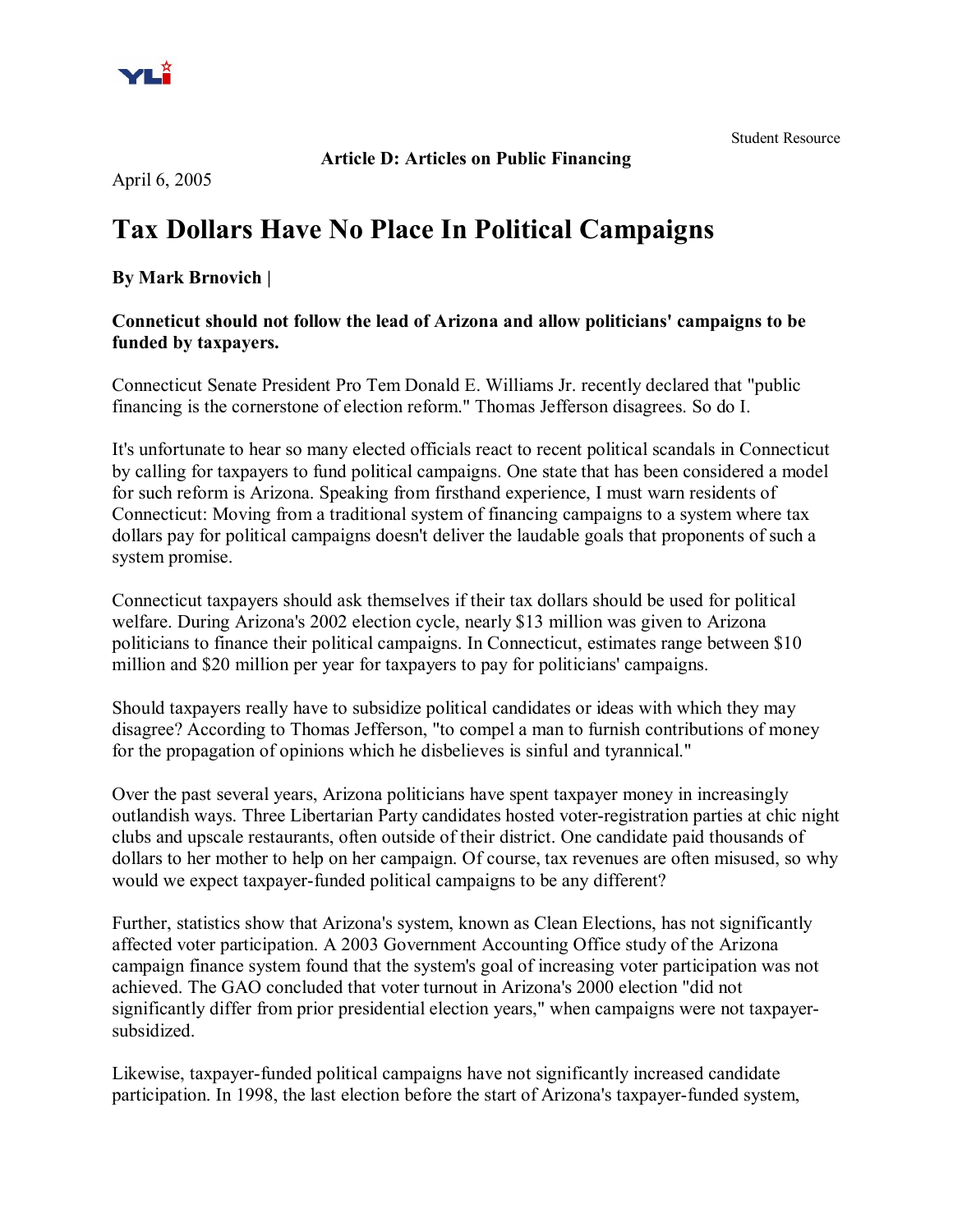

there were 199 legislative candidates. That total has been exceeded just once in the past three statewide elections. In 2004, there were fewer legislative candidates than in 2002.

Campaign reform advocates in Arizona also claim that Arizona's Clean Elections system increases the number of female political candidates. The numbers show otherwise. In 1998, there were 31 female candidates for the Arizona legislature. That total has not been matched since implementation of the taxpayer-financed system. Ironically, Arizona made national news in 1998 when the five top statewide elected officials were all female. Currently, there are only two.

Despite proponents' claims to the contrary, a taxpayer-financed political system will not remove unwanted influences or special interest groups. In Arizona, unions and other special interests still flex their muscles by acquiring the thousands of necessary qualifying signatures and \$5 contributions for politicians seeking statewide office. However, under the Clean Elections system, such political back-scratching does not appear in any finance report and is not subject to public scrutiny.

Most important, a 2001 Goldwater Institute analysis of legislative voting records shows that regardless of the source of individual campaign contributions, voting still breaks down along party lines. When the debate about whether taxpayers should finance political campaigns heats up this legislative session, Connecticut voters should ask whether the millions of dollars that will be used by politicians to fund political campaigns could be better spent elsewhere.

Mark Brnovich is director of the Goldwater Institute's Center for Constitutional Government.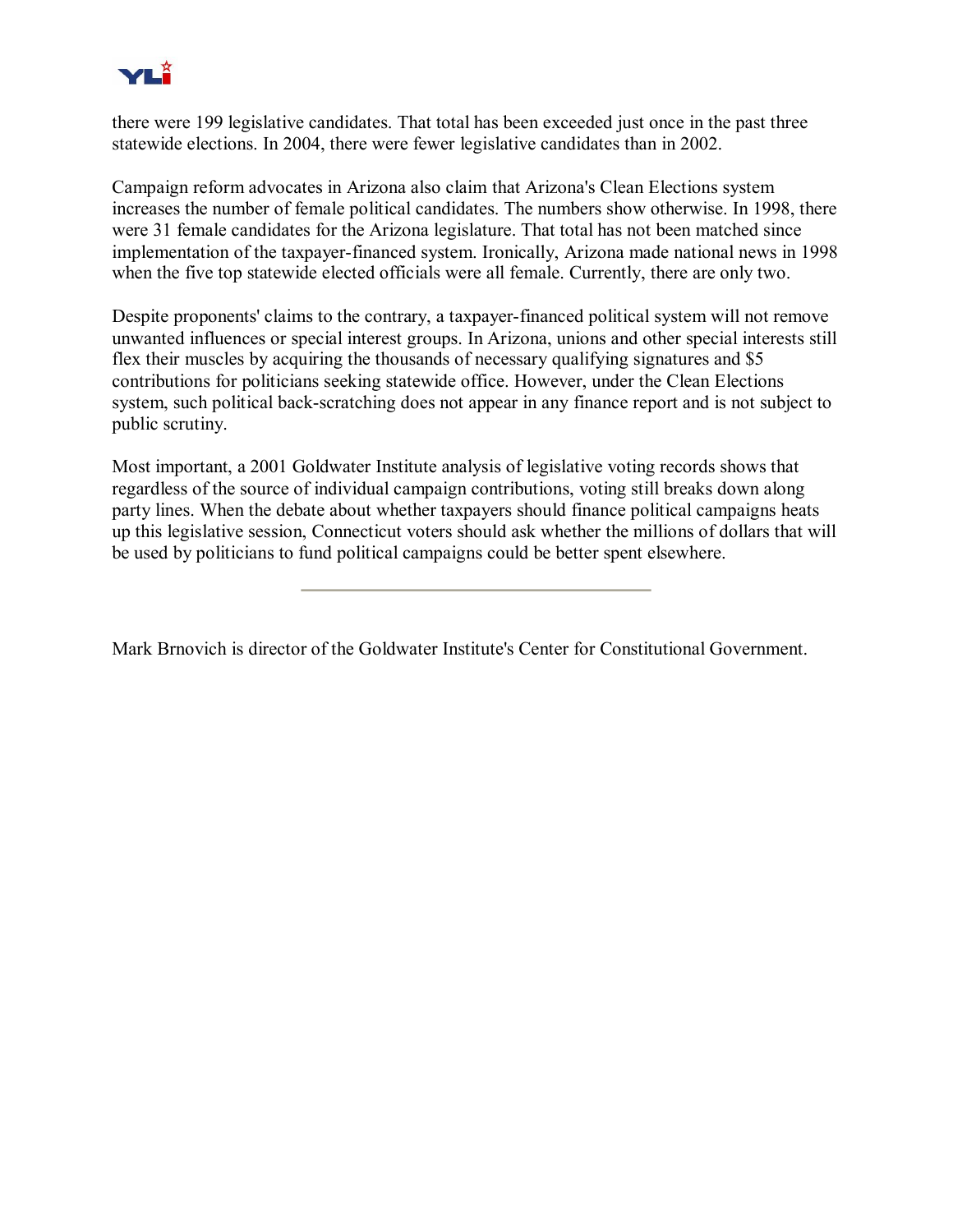Student Resource



#### **Article E: Articles on Public Financing**

Keeping elections clean

This selection was excerpted from CNN, dated October 11, 2004.

 $(CNN)$  -- In addition to choosing a U.S. president, the 2004 election is a referendum on the success of the McCain-Feingold reforms, otherwise known as the Bipartisan Campaign Finance Act of 2002.

But as campaign finance reforms have faced their first test on a federal level, several states have an established record of running elections under even broader reforms.

Voters in Arizona and Maine approved "Clean Elections" laws in the late 1990s, allowing candidates for state-level offices to receive full public funding for their campaigns. The goal of these systems is to give more average citizens a political voice and allow them to forgo private fund-raising and its negative associations with special interest groups.

To qualify for public funding, a candidate would have to agree not to raise private funds, to limit spending of public funds and to prove he is not a fringe candidate by raising a number of very small (often \$5) donations. If outspent by a privately funded opponent, a "clean" candidate would receive matching public funds.

Maine and Arizona had a chance to test their systems in 2002, proving that candidates can run successful campaigns on full public spending. In that year, 39 of Arizona's elected candidates were "clean" -- 22 Republicans and 17 Democrats. The state's voters elected the first governor with no financial ties to special interests, Democratic Gov. Janet Napolitano. And voter turnout went up 10 percent. In Maine, three-quarters of the state Senate and half of the state House are elected officials who received public funding.

Four other states -- New Jersey, New Mexico, North Carolina and Vermont -- have adopted limited versions of the Clean Elections program, providing funding for certain state races. West Virginia and Minnesota have passed Clean Elections bills in committees. And similar bills stand a good chance of passing in Connecticut and Hawaii, said Nick Nyhart, executive director of Public Campaign, a campaign-finance reform organization.

In Connecticut, outrage over the finance scandals clouding former Gov. John Rowland is driving public interest in the reforms, Nyhart said. A similar phenomenon is unfolding among citizens in California, which also has a Clean Elections bill in play. Former Gov. Gray Davis, despite a lack of personal wealth, "really learned the fund-raising game," Nyhart said. "If you wanted to have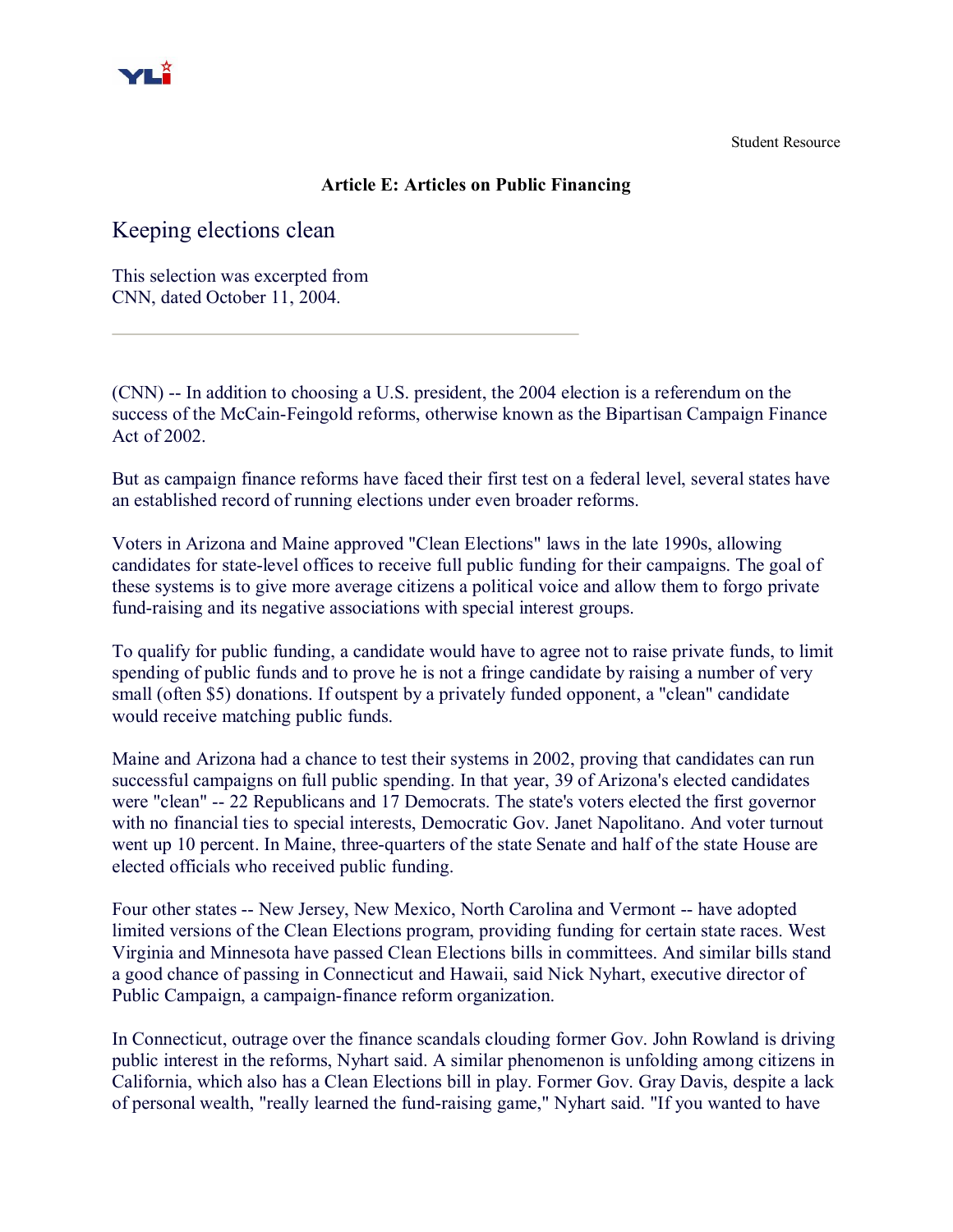

the governor's backing, you needed to make campaign contributions in a big way. I think that's part of the reason he was recalled: not standing for anything but the need to raise money."

Some of the public funds for Clean Elections candidates come from check boxes on state income tax returns. Other funding comes from surcharges on civil and criminal fines, as in Arizona, and from the state General Fund, as in Maine. Opponents of Clean Elections laws argue that this is a waste of taxpayer money, particularly as states struggle with budget deficits.

Earlier this year, a group called No Taxpayer Money for Politicians mounted an effort to persuade voters to overturn Arizona's Clean Elections law. The issue went to the Arizona Supreme Court, which struck down the counter-initiative. It will not be on the November 2 ballot. Another group filed a lawsuit asking the state to bar the payment of matching funds to public candidates, claiming the payments were unconstitutional because they chilled free-speech rights. A superior court judge refused to stop the payments.

"It's pretty hard to make the argument that public financing chills speech," Nyhart said. "Our law gives speech to people who don't have their own money or don't want to raise it from special interests. We actually expand speech."

Proponents hope to move beyond McCain-Feingold to bring Arizona and Maine's campaignfinance reforms to a national level. The Clean Money, Clean Elections Act, a model bill put before the House and Senate last year, will likely be reintroduced next year, Nyhart said. "I suspect that when you combine the success at the state level with an increasingly moneydominated federal system, the attractiveness of the bill will grow."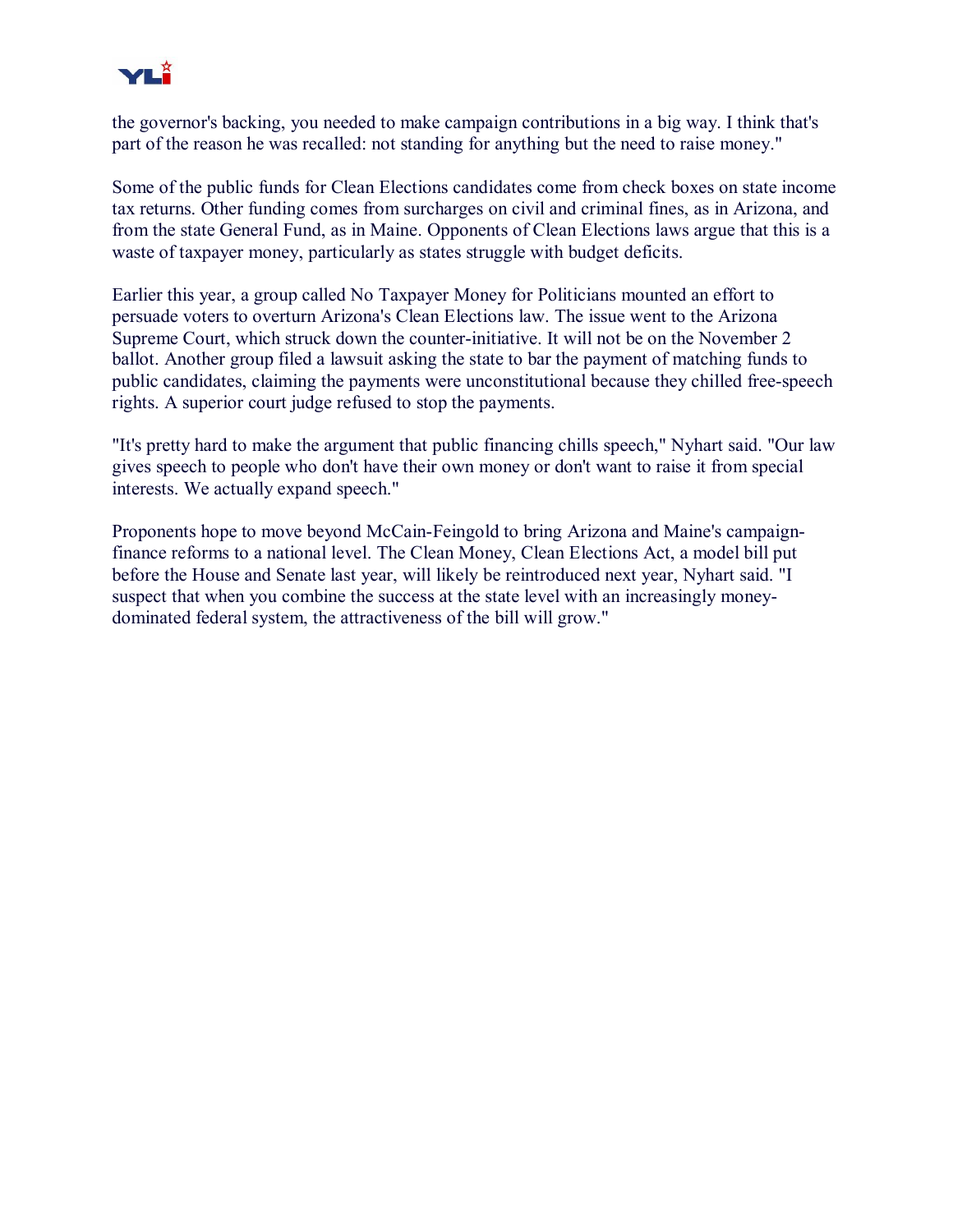

### **Article F: Articles on Public Financing**

# **More Money, No Problem**

The death of taxpayer-financed campaigns

#### *[David Weigel](http://www.reason.com/staff/show/176.html)* | May 2007

The first time I covered Sen. John McCain (R-Ariz.) he was enjoying the raucous cheers of liberal college students. It was 2001, and McCain and Sen. Russell Feingold (D-Wis.)-the anti-war Sam Gamgee to McCain's Frodo Baggins-were on a stumping tour of universities to drum up support for their eponymous campaign finance reform law. Almost none of the students they encountered at Northwestern University had voted for George W. Bush. Almost all of them were in love with John McCain.

"Russ and I are committed to one fundamental principle," McCain promised. "Take the government out of the hands of special interests, and give it back to the people." He argued that banning unlimited "soft money" donations -contributions for "party-building" activities, which weren't covered by campaign finance lawswould prompt politicians to ditch their multimillion-dollar diving sessions for barbecues and barn raisings; office seekers would rub elbows with average Americans in Peoria and Biloxi instead of donors in Georgetown and on K Street. "Without soft money," McCain announced, "we'd go back to campaigns as we knew it [sic]."

Less than a year later, McCain and Feingold got rid of soft money as we knew it. The outcome: McCain, the on-and-off front-runner for next year's Republican presidential nomination, has cut back on those small-money barbecues and come crawling to the deeppocketed donors who helped Bush clobber him in 2000.

In 2004 soft-money donors used Section 527 of the Internal Revenue Code to fund groups that could run TV ads without flouting the restrictions of McCain-Feingold. One such group was Progress for America, which the Federal Election Commission subsequently charged with violating campaign finance restrictions. (Ultimately they were fined \$750,000.) At the time, McCain contributed an amicus curiae brief to the FEC's defense of its ruling. Now he has hired Univision mogul A. Jerrold Perenchio, who gave \$4 million to Progress for America, to cochair his finance committee.

McCain did something else that shattered the hearts of his former admirers: Like Rudy Giuliani, Mitt Romney, Hillary Clinton, Barack Obama, and John Edwards, he decided to forgo public campaign subsidies. Under this system, established in 1974, each taxpayer can allocate a few dollars of his taxes to a massive campaign pot; candidates can draw on it for matching funds if they agree to caps on their fund raising and their private campaign spending. This is the first year that every leading candidate for the presidency has opted out of the system.

"It's become obsolete," Michael Toner, an FEC commissioner (and former chairman), says of presidential campaign public financing. "This election is basically the end of the old system."

Public financing was never truly popular. Its support hovered in the mid-60s when it started; in polls taken since then it has tumbled into the 20s. Support wavered as fringe candidates like Lyndon LaRouche collected government money to run campaigns that had almost no grassroots support. It was wobbly enough in 2000 that George W. Bush could break the spending limit and experience no blowback stiffer than the wind from a few angry pundits. In February 2007, after Hillary Clinton ditched the system, Rasmussen Reports found 38 percent of voters would be *more* likely to vote for a candidate who turned down public financing, compared to 25 percent who would be less likely.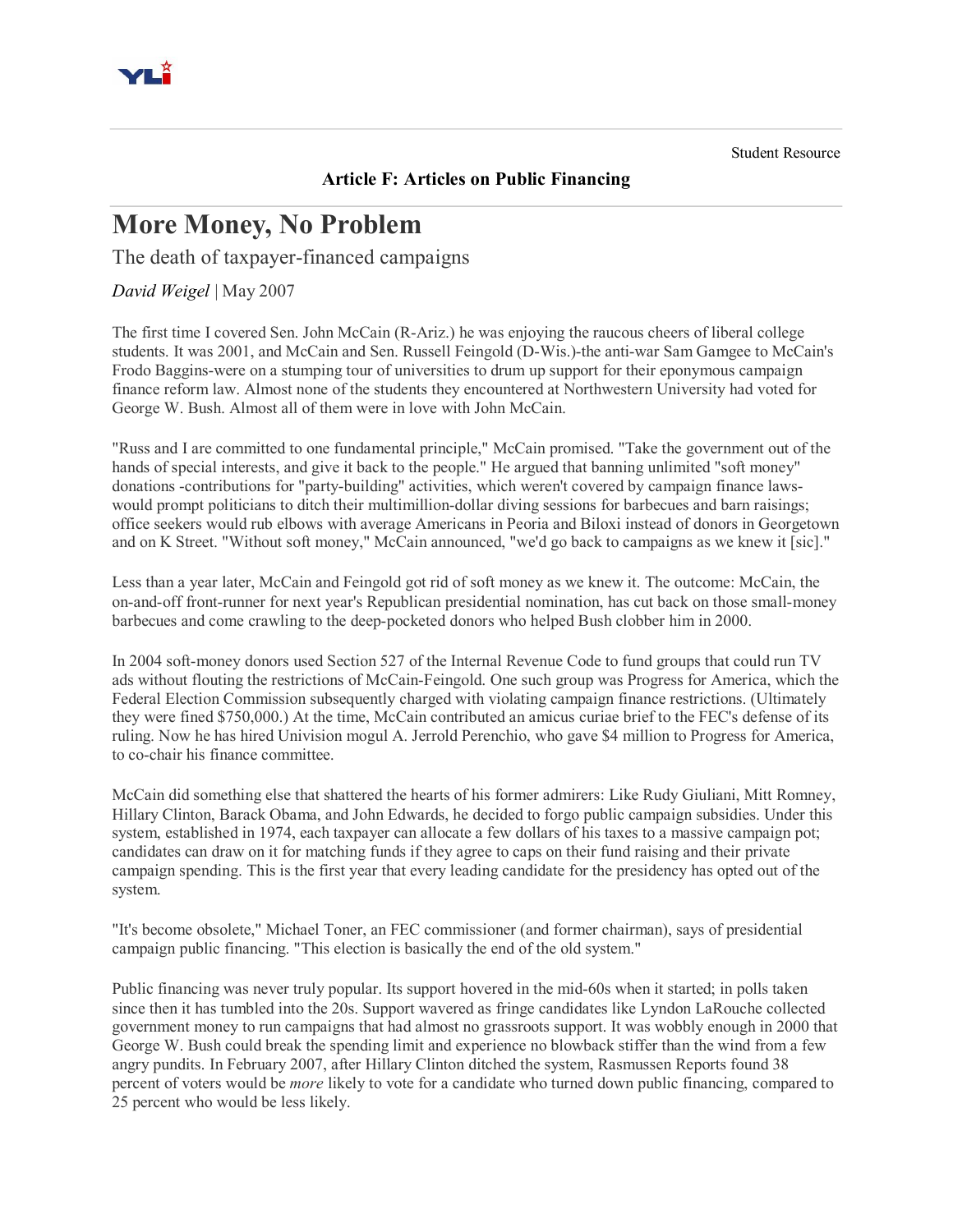

There's another reason candidates are opting out. The final version of McCain-Feingold included a sweetener for politicians who would lose the benefits of soft money. The maximum contribution an individual could give a candidate, which had been \$1,000 for the primary and another \$1,000 for the general election, was doubled and pegged to rise in each subsequent campaign cycle. In 2008 the limit is \$2,300 for the primary and another \$2,300 in the general election. In other words, candidates can now ask every donor for \$4,600, which makes the potential payoff of \$50 million to \$70 million in public financing seem almost Lilliputian.

Public financing still has its true believers, including a great number of "good government" groups and, in their weak moments, most politicians. In February Barack Obama, the second Democrat to ditch public financing for the 2008 primary, stroked Beltway activists by proposing a cap on spending for the general election. And he mulled giving public financing one last shake after the primary, as did McCain a few weeks later. Campaign finance reform boosters were quick to offer praise, though it had a certain fatalistic quality.

"What Obama did was promising," says Mary Boyle of Common Cause, one of the most muscular pro-public financing groups. "But that said, the system is broken. When one candidate makes the intention to drop out of it and no longer has to abide by the restrictions, the ball starts rolling downhill."

That's the standard reaction to the death of public financing. Taking the money out of campaigns is supposed to clean up politics; the fact that 2008 might become the first \$1 billon presidential campaign is considered a sign of a broken democracy. In late February former Iowa Gov. Tom Vilsack dropped out of the Democrats' race and made a glum tour of the pundit circuit, bemoaning how he had to end his quest for a promotion because he couldn't raise money. The implication: An unassuming Midwestern politician who was polling third or fourth in his own state, long before any TV ads started running, deserved as much money as Hillary Clinton. And if taxpayers had to provide that money, so be it.

This is, to put it bluntly, sour grapes. Another governor from a small state, Vermont's Howard Dean, surged far ahead of his 2004 rivals in fund raising simply because the threshold for donations had gone up and the Internet made it inexpensive-almost free, compared to the costs of direct mail or fundraisers-to reach out to donors.

In November 2003, Dean broke a pledge and exited the public financing system for the right to raise more money from donors who were itching to reopen their wallets. And while Dean ultimately lost, other candidates who followed his path have come out on top. Virginia Democrat Jim Webb, who won his Senate race by less than 9,000 votes, raised almost \$900,000 from online donors and defeated the vastly better-funded GOP Sen. George Allen. From the liberal MoveOn.org to the pro-war Victory Caucus, grassroots groups are using the Internet to collate their cash and level the electoral playing field.

The reason groups like Common Cause want all candidates to draw from a trough of taxpayer money is that they consider fund raising an unfair process that corrupts candidates. But if candidates are accountable to the people paying their way in the race, the rise of Dean-style online fund raising means more candidates are appealing to average, small-money donors. Maybe public financing is crumbling because campaigns are becoming *more* democratic. The shift from Eugene McCarthy's millionaire-funded insurgency of 1968 to Howard Dean's small-donor-driven campaign in 2004 suggests that it might be time to adjust our idea of electoral fairness.

"You could argue that presidential fund raising is more inclusive then ever, thanks to the Internet," says Toner, the FEC commissioner. "I think it's for the best." Toner wants to salvage some version of public financing, but he opposes efforts to extend McCain-Feingold's limits to Internet activism. "I want Congress to reform the whole system, but it would be a mistake for reformers to pull the plug on Internet fund raising."

But if the Net is binding voters closer to their candidates, what's the argument for salvaging public financing? If it doesn't work, and if elections don't suffer when it doesn't work, why try to preserve it?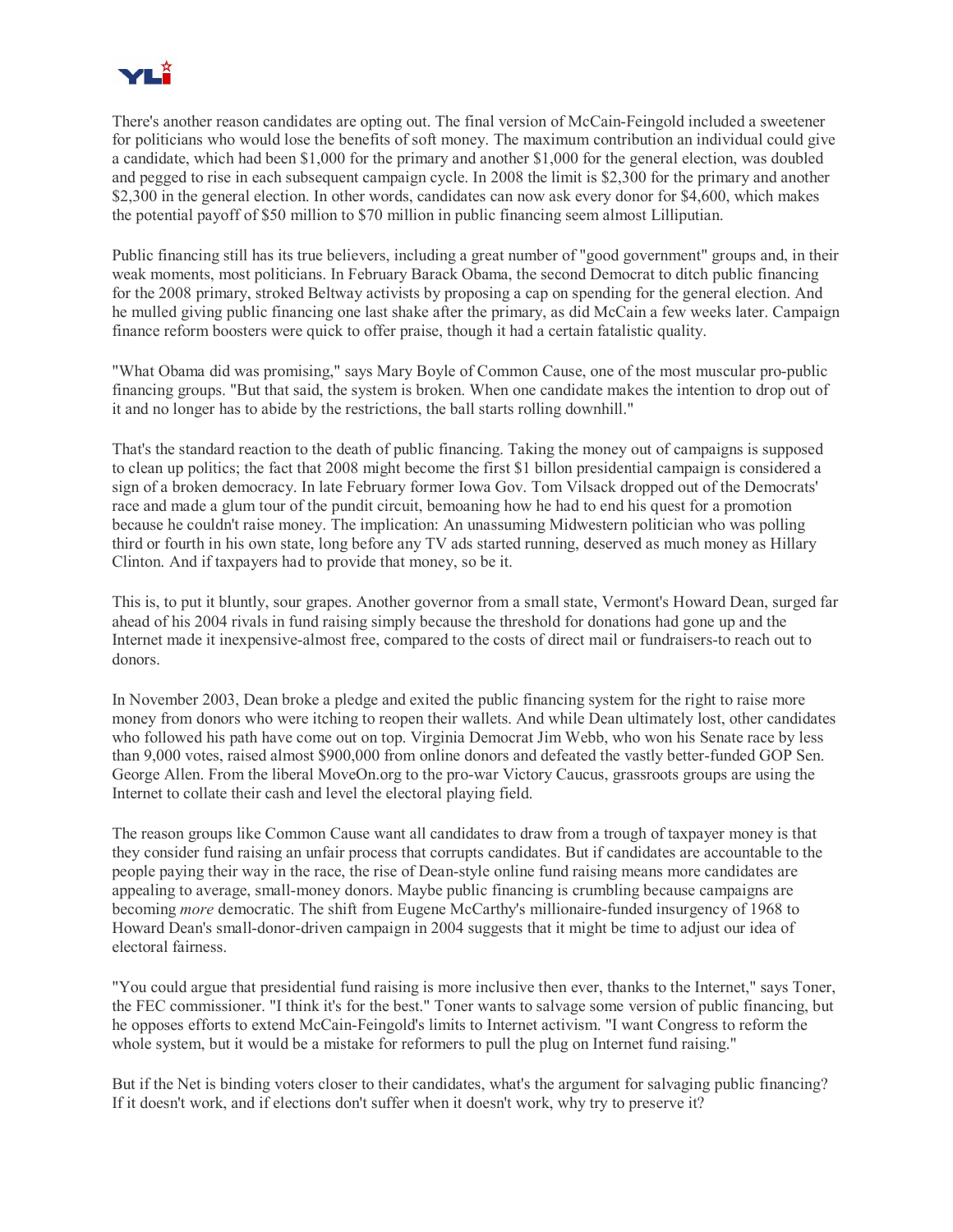

The most important reason: political advantage. "Several years ago, when John McCain wasn't getting huge donations, it served him well to take these reform positions," says Timothy Lee of the Center for Individual Freedom, which opposes public campaign financing. "I don't question his sincerity at the time. But he needs to admit that the system needs to be killed off, or that the Straight Talk Express has taken a U-turn."

*[David Weigel](http://www.reason.com/dweigel%40reason.com) is an associate editor of Reason.*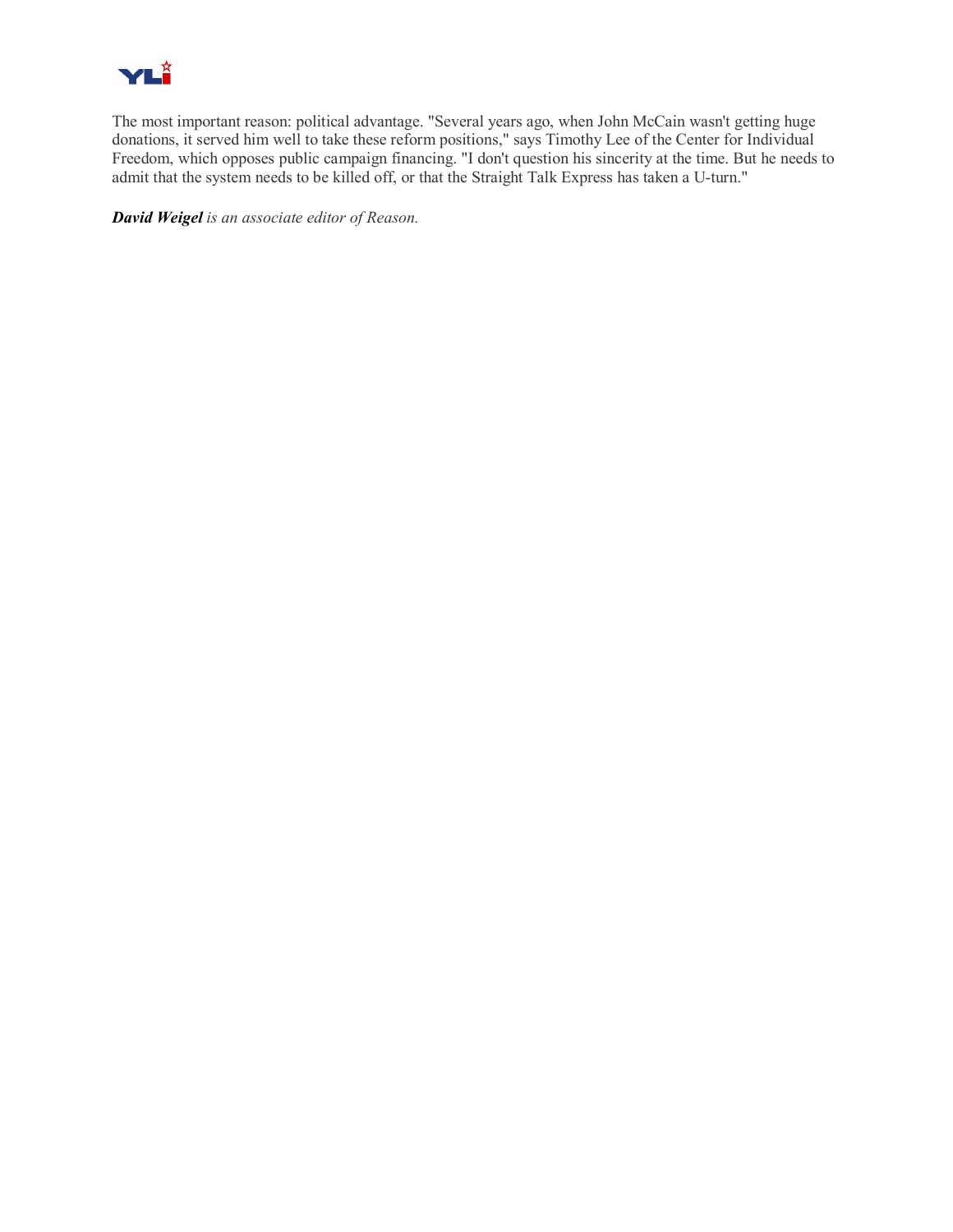